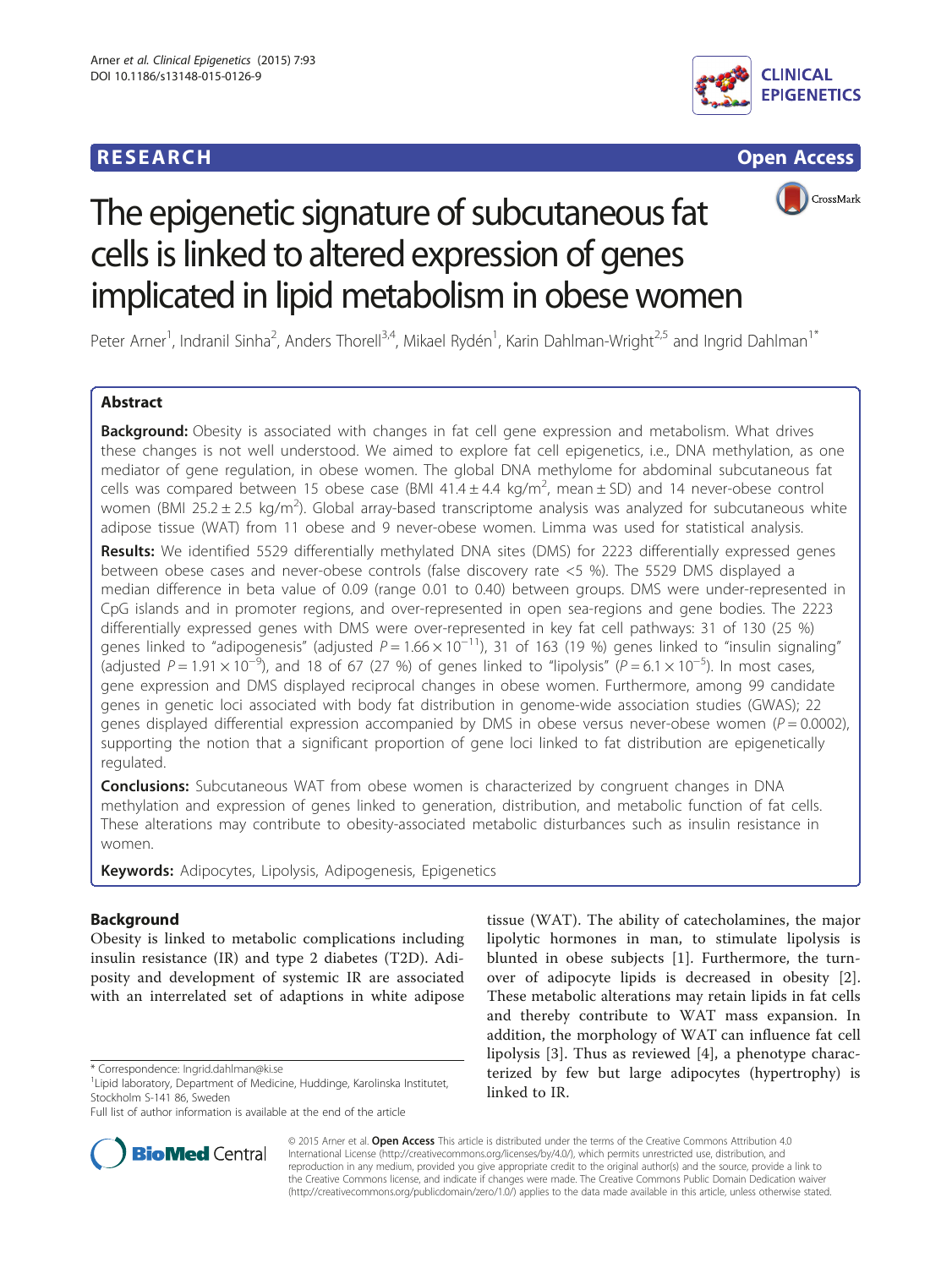<span id="page-1-0"></span>The cellular adaption of WAT to adiposity is accompanied by major changes in gene expression reflecting both metabolic adaptions of the fat cells, and changes in the tissue as a whole, e.g., fibrosis and inflammation [[5, 6](#page-11-0)]. Through large genome-wide association studies (GWAs), a number of susceptibility genes for obesity and related metabolic disturbances have been mapped, but together they explain no more than a minor proportion of the heritability/variation in these phenotypes, and the culprit genes are in most cases unknown  $[7-10]$  $[7-10]$  $[7-10]$  $[7-10]$ .

Epigenetic modifications, such as DNA methylation and histone modifications, constitute an additional layer regulating gene expression and thus effecting phenotypes and the development of various states of disease [[11\]](#page-11-0). DNA methylation mainly occurs in the context of CG dinucleotides (CpGs) and has traditionally been associated with gene repression [\[12](#page-11-0)]. Global DNA methylomes of human subcutaneous WAT have been related to BMI, body fat distribution, weight loss, and T2D [\[13](#page-11-0)–[17\]](#page-11-0). In general, the reported absolute differences in DNA methylation at specific CpG sites between groups have been small, from a few percent up to 10 % [[14, 16\]](#page-11-0), and with few exceptions not systematically related to gene expression (e.g., [\[14](#page-11-0), [17](#page-11-0), [18\]](#page-12-0)).

The interpretation of differences in DNA methylation profiles for tissues is complicated by the fact that the epigenetic profile can differ substantially between various cell types within a tissue [\[19](#page-12-0)]. WAT contains many different cell types of which adipocytes comprise only 20–40 % [[16](#page-11-0)]. Thus, the DNA methylome of nonfat cells can mask differentially DNA methylated sites (DMS) in fat cells. In addition, obesity is associated with altered cellular composition of WAT, e.g., infiltration with inflammatory cells [[20\]](#page-12-0). Changes in the WAT DNA methylome may therefore reflect altered cellular composition rather than true DMS in a specific cell type. In a recent study, we performed DNA methylation profiling on isolated fat cells in order to avoid the confounding effect of mixed cell populations [[21](#page-12-0)]. We compared post-obese women investigated 2 years after bariatric surgery with never-obese controls and reported a number of epigenetic changes in fat cell DNA methylation. In the present study, we report fat cell epigenetic signatures and WAT global transcriptome profiles in obese cases and never-obese control women in order to define DMS that could regulate fat cell gene expression and metabolic adaption to obesity. We report that several genes in pathways involved in adipogenesis, insulin signaling, and lipolysis display DMS accompanied by differential gene expression in obese women. Furthermore, candidate genes for fat distribution identified through GWAs are enriched for DMS.

# Results

# Clinical characteristics of subjects

Clinical characteristics of the included cohorts are detailed in Table 1. Compared with the never-obese controls, the obese individuals displayed significantly higher BMI, plasma insulin, HOMA-IR, triglycerides and diastolic blood pressure. Although systolic blood pressure displayed a trend to be higher in the obese group, the difference was not significant. Finally, the mean fat cell volume was significantly larger in the obese cases than the neverobese controls. There was no significant difference in age between the groups.

In the subset of samples used for global transcriptome analysis, the mean BMI among the 11 obese cases was  $42 \pm 5$  kg/m<sup>2</sup> and in the never-obese controls  $25 \pm 2$  kg/m<sup>2</sup>. The mean age in both groups was 49 years. The subjects included for global transcriptome analysis did not differ significantly in phenotype from their corresponding overall group. In the validation cohort, the mean BMI among the 24 obese cases was  $40 \pm 7$  kg/m<sup>2</sup> and in the 25 never-obese controls,  $24 \pm 2$  kg/m<sup>2</sup>. The mean age in both groups was 43 years.

|  |  | Table 1 Clinical characteristics of subjects |  |  |
|--|--|----------------------------------------------|--|--|
|--|--|----------------------------------------------|--|--|

|                                    | Never-obese     | Obese <sup>a</sup> | $P^{\rm b}$           |
|------------------------------------|-----------------|--------------------|-----------------------|
| n                                  | 14              | 15                 |                       |
| Age (years)                        | $45 + 11$       | $46 + 11$          | 0.93                  |
| Weight (kg)                        | $69 + 7$        | $115 \pm 11$       | $3.4 \times 10^{-13}$ |
| BMI ( $kg/m2$ )                    | $25.2 + 2.5$    | $41.4 + 4.5$       | $4.1 \times 10^{-12}$ |
| Waist to hip ratio                 | $0.85 \pm 0.06$ | $0.98 + 0.06$      | $5.0 \times 10^{-6}$  |
| Systolic blood<br>pressure (mmHg)  | $123 \pm 19$    | $138 + 22$         | 0.073                 |
| Diastolic blood<br>pressure (mmHq) | $74 + 6$        | $85 + 9$           | $6.0 \times 10^{-4}$  |
| P-Glucose (mmol/l)                 | $5.1 \pm 0.4$   | $5.7 + 1.2$        | 0.053                 |
| P-Insulin (mU/l)                   | $4.6 \pm 2.3$   | $16.0 \pm 10.3$    | $3.7 \times 10^{-4}$  |
| P-Cholesterol (mmol/l)             | $4.7 + 1.0$     | $4.9 \pm 0.7$      | 0.57                  |
| P-HDI Cholesterol<br>(mmol/l)      | $1.5 + 0.4$     | $1.1 + 0.3$        | 0.0058                |
| P-Triglycerides (mmol/l)           | $0.86 \pm 0.72$ | $1.67 + 0.92$      | 0.013                 |
| P-NEFA (mmol/l)                    | $0.57 \pm 0.17$ | $0.83 + 0.16$      | $2.4 \times 10^{-4}$  |
| P-Apolipoprotein B (g/l)           | $0.83 \pm 0.25$ | $0.96 + 0.25$      | 0.19                  |
| P-Apolipoprotein A1 (g/l)          | $1.39 \pm 0.22$ | $1.19 + 0.24$      | 0.028                 |
| Mean fat cell volume (pl)          | $443 \pm 169$   | $994 + 184$        | $5.5 \times 10^{-9}$  |

<sup>a</sup>Three of the obese women had type 2 diabetes, of which two were treated with diet plus metformin, and one woman with diet alone. Nine were treated for hypertension and one patient had stable multiple sclerosis and did not receive any drugs

 $b$ Comparison of control and obese group with unpaired t test. Values are mean ± SD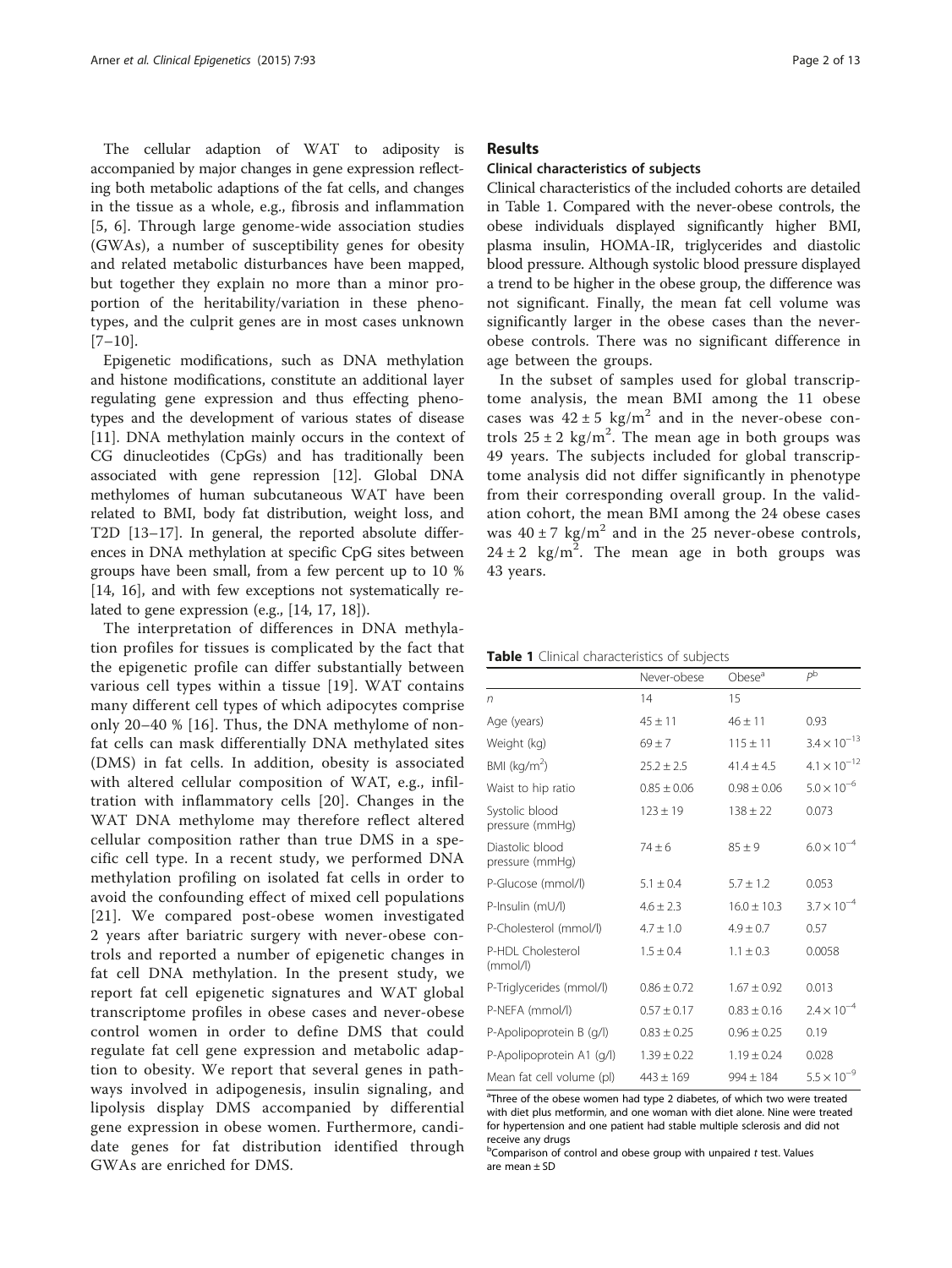# Global pattern of adipocyte CpG methylation in never-obese and obese women

The average degree of DNA methylation, i.e., the average beta value for the 319,596 analyzed probes, was higher in fat cells from obese cases  $(0.425 \pm 0.366,$ mean ± SD) as compared to never-obese controls  $(0.420 \pm 0.375)$   $(P = 1.3 \times 10^{-7})$ . The average level of DNA methylation stratified by genome region in relation to CpG content and functional parts of genes is shown in Fig. 1. The average DNA methylation of CpG sites located in open seas, CpG islands, and surrounding shore regions was significantly higher in obese as compared to never-obese women whereas no significant difference was observed in shelf regions. The average DNA methylation of CpG sites located in 5′ regions of genes and in gene bodies was significantly higher in obese cases as compared to never-obese controls, whereas there was no significant difference in the 1st exons and 3′UTR regions. The mean within-region absolute difference in DNA methylation between groups was small, in all cases less than 1 %.

Among 319,596 analyzed CpG sites, there were 32,724 DMS in fat cells between obese cases versus never-obese controls according to Limma and applying a FDR <1 % (Additional file [1](#page-11-0): Table S1). We focused the subsequent analysis on the 23,576 DMS linked to genes. Global transcriptome analysis identified 3878 differentially expressed genes in WAT between obese cases and never-obese controls applying thresholds FDR 5 % and fold change 20 % (Additional file [1](#page-11-0): Table S2); 2546 of these genes were expressed at higher levels in obese women. We did not have enough material to perform transcriptome analysis on isolated fat cells. However, since the expression of genes involved in metabolism often display enriched expression in fat cells as compared to stroma cells, we believe that the WAT transcriptome data provide valid information about differential gene expression of relevance also for fat cells. Next, we compared the 23,576 DMS with the 3878 differentially expressed genes and identified 5529 DMS associated with 2223 differentially expressed genes between obese cases and never-obese controls (Additional file [1](#page-11-0): Table S3). The 5529 DMS displayed a median difference in beta value of 0.09 (range 0.01 to 0.40) between the obese cases and never-obese controls. The genomic distribution of the 5529 DMS, as compared to all 319,596 analyzed probes, is shown in Fig. [2](#page-3-0) in relation to CpG content and functional parts of genes. DMS were under-represented in CpG islands and over-represented in open sea-regions. DMS were under-represented in promoter regions (TSS1500, TSS200) and over-represented in gene bodies. We related CpG methylation at individual DMS to gene expression (Table [2\)](#page-3-0). DMS with inverse association to gene expression were modestly (58 %) over-represented in the 5′ regions of genes (i.e., TSS1500, TSS200, 5′UTR, and first exon) as compared to DMS with directionally consistent change in DNA methylation and expression comparing obese versus never-obese women. DMS in gene bodies and 3′UTR regions displayed an equal

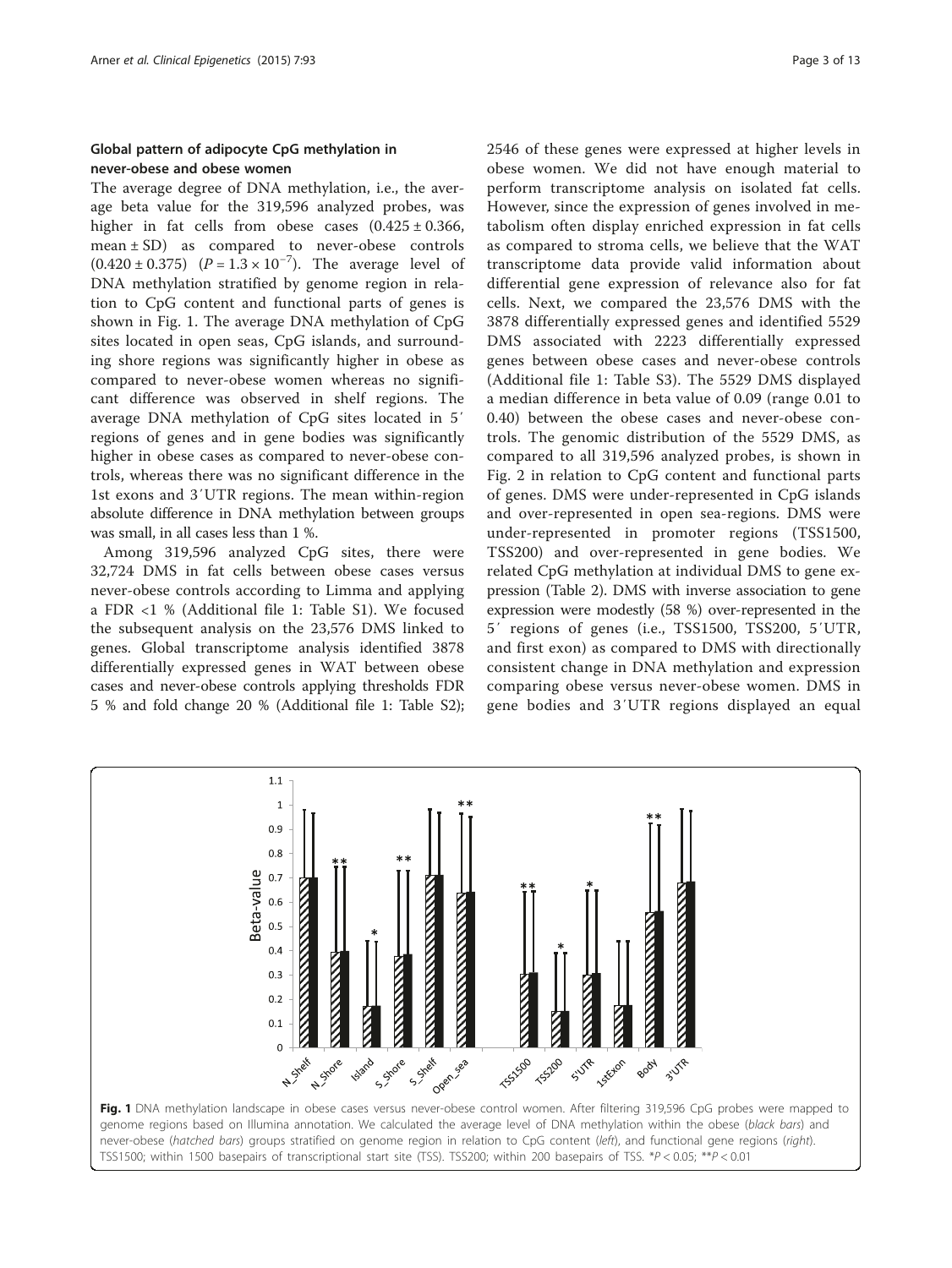<span id="page-3-0"></span>

distribution of negative and positive associations between DNA methylation and gene expression.

# DMS in insulin signaling, adipogenesis, and lipolysis pathways

The 2223 differentially expressed genes associated with DMS were analyzed for over-representation of specific WikiPathways as compared to all genes in the human genome using Webgestalt. The most significantly overrepresented pathways include focal adhesion, immune response, adipogenesis, and insulin signaling (Table [3\)](#page-4-0). Of particular interest, 31 of 130 (25 %) of genes linked to "adipogenesis" displayed DMS and differential gene expression (adjusted  $P = 1.66 \times 10^{-11}$ ); the corresponding proportion for "insulin signaling" was 31 of 163 (19 %) (adjusted  $P = 1.91 \times 10^{-9}$ ), and for "fatty acid biosynthesis" 12 of 29 (41 %) (adjusted  $P = 3.99 \times 10^{-8}$ ). Gene expression

Table 2 Relationship between CpG methylation and gene expression for DMS

|                | Inverse <sup>a</sup> | Same direction <sup>b</sup> |
|----------------|----------------------|-----------------------------|
| <b>TSS1500</b> | 543                  | 455                         |
| <b>TSS200</b>  | 256                  | 177                         |
| 5'UTR          | 440                  | 310                         |
| 1stExon        | 153                  | 86                          |
| Body           | 1365                 | 1440                        |
| 3'UTR          | 145                  | 158                         |
|                |                      |                             |

<sup>a</sup>Inverse association between DNA methylation and gene expression in obese versus never-obese women

<sup>b</sup>DNA methylation and gene expression display same directionally consistent change in obese versus never-obese women

levels and DNA methylation status for a selection of genes in these pathways are shown in Table [4.](#page-5-0) A detailed list can be found in Additional file [1:](#page-11-0) Table S4. In most cases, differential gene expression and DMS display reciprocal changes in obese compares to control women, e.g., expression of PPARG and PPARGC1A was lower in obese women compared to controls whereas multiple CpG sites in these genes, in particular in the promoter regions (TSS1500), displayed higher methylation in the obese women compared to controls.

Fat cell lipolysis is a key pathway to examine for epigenetic impact since dysregulated fat cell lipolysis has been inked to both increased fat storage, via blunted catecholamine-induced lipolysis, and IR by enhanced spontaneous (basal) lipolysis. The lipolysis pathway is not listed as a pathway in public databases and was therefore not included in the analysis above. We defined in the following analysis, genes included in the lipolytic pathway as the genes listed in the comprehensive review by Lafontan and Langin [[22](#page-12-0)]. Among 67 lipolysis genes, 18 displayed differential expression and DMS between obese and never-obese women  $(P = 6.1 \times 10^{-5})$ . Lipolysis genes with DMS are shown in Table [5](#page-7-0) and include ABHD5 (the coactivator of ATGL), ADCY2, ADRB1, CIDEA, and PLIN2.

The list of 5529 DMS accompanied with differential expression contains 120 cross-reactive probes (Additional file [1](#page-11-0): Table S3). We have not applied any filter based on detection P values. If we apply a cutoff filter  $P < 0.01$  on the list of 5529 DMS, 24 CpG sites do not pass the test. There were no cross-reactive probes in the list of DMS linked to candidate pathways, e.g., adipogenesis, lipolysis,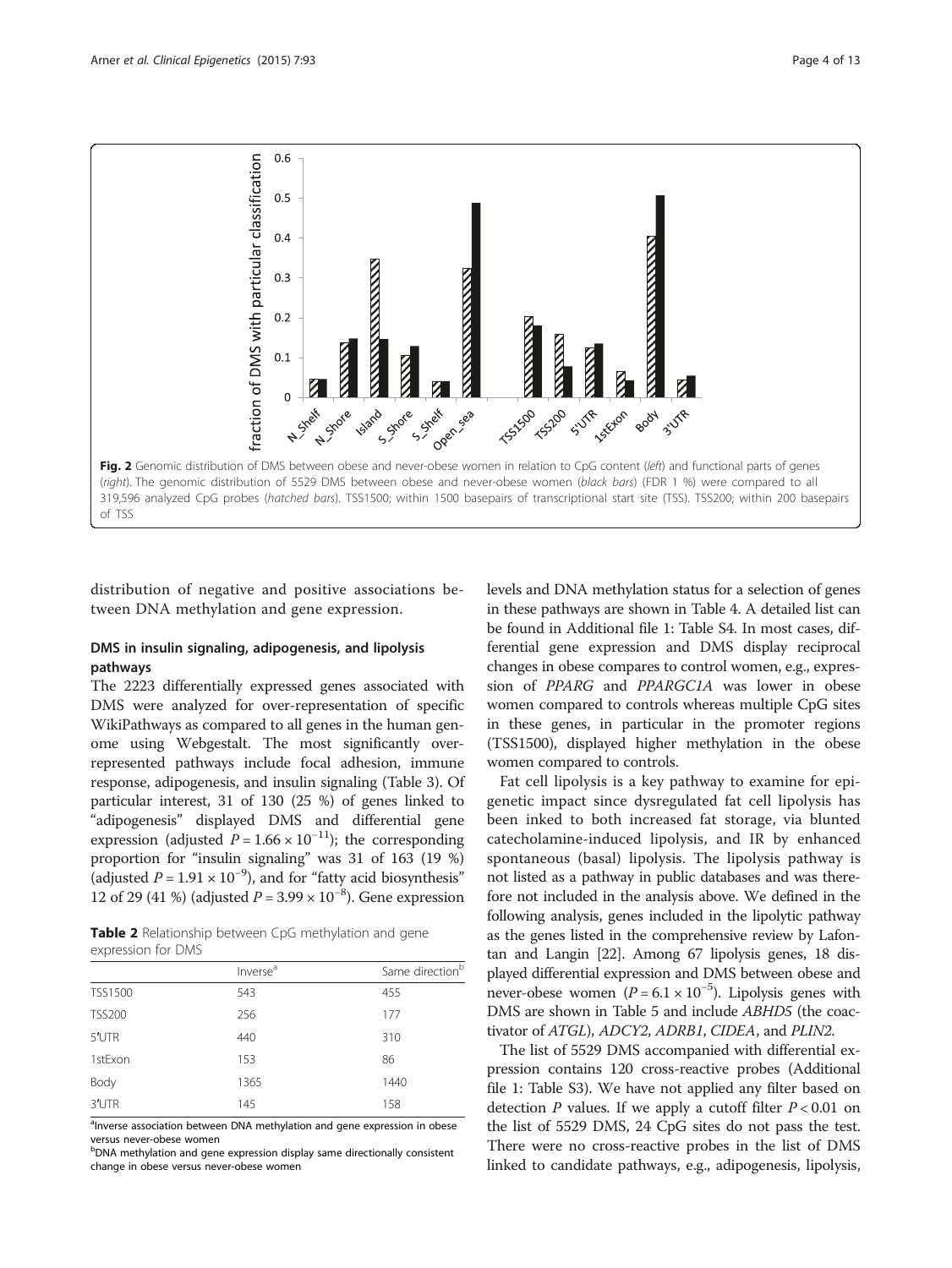<span id="page-4-0"></span>Table 3 Pathways enriched for differentially expressed genes with DMS

|                                            | Number of genes |          |       |                        |
|--------------------------------------------|-----------------|----------|-------|------------------------|
| Wikipathway                                | Observed        | Expected | Total | Adjusted $P$           |
| Focal adhesion                             | 47              | 9.25     | 185   | $1.52 \times 10^{-18}$ |
| Adipogenesis                               | 31              | 6.5      | 130   | $1.66 \times 10^{-11}$ |
| Regulation of toll-like receptor signaling | 33              | 7.7      | 154   | $4.77 \times 10^{-11}$ |
| Integrated Pancreatic Cancer Pathway       | 35              | 9.05     | 181   | $1.73 \times 10^{-10}$ |
| MAPK signaling pathway                     | 33              | 8.25     | 165   | $2.12 \times 10^{-10}$ |
| B Cell Receptor Signaling Pathway          | 26              | 5.7      | 114   | $1.21 \times 10^{-9}$  |
| <b>TCR Signaling Pathway</b>               | 25              | 5.3      | 106   | $1.21 \times 10^{-9}$  |
| Insulin Signaling                          | 31              | 8.15     | 163   | $1.91 \times 10^{-09}$ |
| Muscle cell TarBase                        | 55              | 21.21    | 424   | $1.91 \times 10^{-09}$ |
| Regulation of Actin Cytoskeleton           | 30              | 7.85     | 157   | $3.00 \times 10^{-09}$ |
| DNA damage response                        | 22              | 4.38     | 89    | $2.97 \times 10^{-09}$ |
| Integrin-mediated cell adhesion            | 23              | 4.97     | 101   | $6.25 \times 10^{-09}$ |
| AGE-RAGE pathway                           | 19              | 3.74     | 76    | $3.36 \times 10^{-08}$ |
| IL-3 Signaling Pathway                     | 16              | 2.66     | 54    | $3.68 \times 10^{-08}$ |
| Fatty Acid Biosynthesis                    | 12              | 1.43     | 29    | $3.99 \times 10^{-08}$ |

and insulin signaling. One probe (cg10543624 in PPARA) had detection  $P > 0.01$ .

# DMS of candidate genes in genetic loci linked to adiposity in GWAS

Next, we investigated if candidate genes in genetic loci linked to adiposity in GWAS displayed evidence of epigenetic regulation. Among 150 candidate protein coding genes in 97 genetic loci associated with BMI [[10](#page-11-0)], 20 genes displayed differential expression accompanied by DMS in obese women compared to controls which was slightly more than expected  $(P = 0.045)$  (Additional file [1](#page-11-0): Table S5). Furthermore, among 99 protein coding candidate genes in 69 genetic loci associated with body fat distribution [\[9](#page-11-0)], 22 genes displayed differential expression accompanied by DMS in obese versus never-obese control women ( $P = 0.0002$ ). Candidate genes for body fat distribution with DMS in this study included ADAMTS9, ARL15, C5, CMIP, CPEB4, EYA1, FAM13A, FGF2, GMDS, HLA-DRA, KCNJ2, KLHL31, LY86, MAP3K1, MSC, NLRP3, PEMT, PLCG2, PPARG, TBX15, TFPI, and VEGFA (Additional file [1](#page-11-0): Table S6).

## Comparison with DMS in other cohorts

Finally, we examined if the 32,724 obesity-associated DMS in fat cells detected in the present study were identified in WAT in separate cohorts. Among all 32,724 DMS, 1474 sites had been assayed in WAT from an independent set of obese and non-obese women using the Illumina 27K array. Ninety of 1474 CpG sites were differentially methylated between obese and non-obese women ( $P < 0.05$ , onesided test); for 66 of 90 DMS the association was

directionally consistent with the results on the 450K array (Additional file [1:](#page-11-0) Table S7; Additional file [2:](#page-11-0) Figure S1). The mean absolute level of methylation at specific CpG sites, measured as beta value, differed substantially between fat cells (450K array) and WAT (27K array); this could be due to differences in methylation between fat cells and WAT stroma cells. This is supported by the fact that the absolute difference in DNA methylation at specific CpG sites between obese versus non-obese women tend to be larger in fat cells as compared to WAT.

We also mapped the 32,724 DMS from the present study to a number of reported DNA methylation profiling studies on WAT applying the 450K platform. Benton MC et al. identified 3601 DMS before versus after weight loss induced by bariatric surgery [\[16\]](#page-11-0). Importantly, 1239 DMS described by Benton et al. overlapped with the present study of which 1236 CpG sites displayed directionally consistent difference in methylation in the comparisons before versus after weight loss, and obese versus neverobese women (Additional file [1:](#page-11-0) Table S8; Additional file [2](#page-11-0): Figure S2). Rönn et al. identified 39,533 CpG sites whose methylation in WAT of women associated with BMI. BMIassociated CpG sites (8079) overlap with the present study of which 7876 displayed directionally consistent difference in methylation (Additional file [1:](#page-11-0) Table S9) [[17\]](#page-11-0). Furthermore, Nilsson et al. identified 15,627 DMS in WAT associated with T2D [\[14](#page-11-0)]. DMS (2885) overlapped with the present study, of which 2630 DMS displayed directionally consistent difference in methylation in T2D and obesity (Additional file [1](#page-11-0): Table S10) [[14\]](#page-11-0). Overall, the performed comparisons with three other independent analyses support the accuracy of our assay.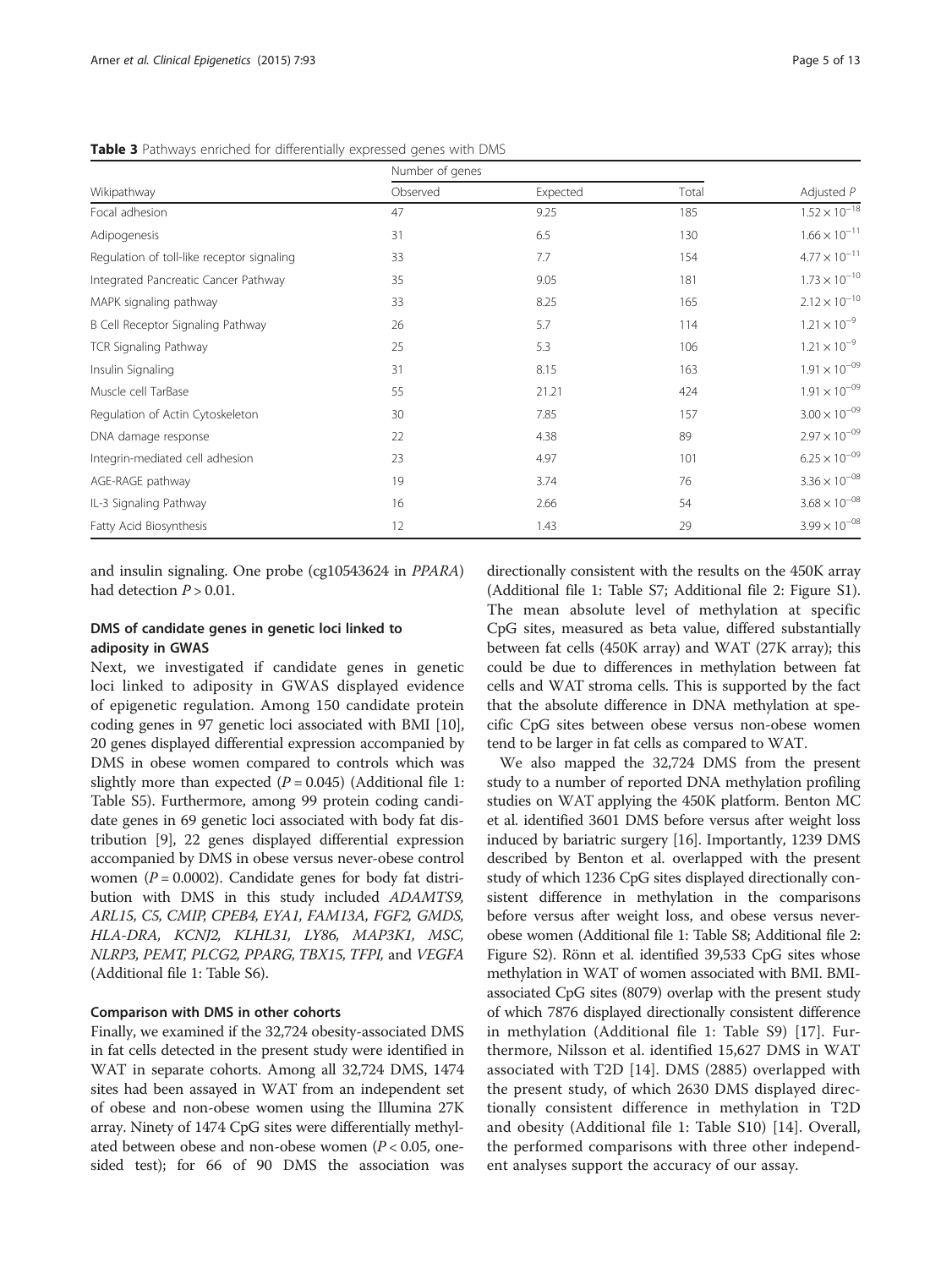<span id="page-5-0"></span>

|  |  |  | <b>Table 4</b> Selected differentially expressed genes with DMS in adipogenesis, insulin signaling, and fatty acid biosynthesis pathways |  |  |  |  |  |  |  |  |  |  |  |  |  |  |  |  |
|--|--|--|------------------------------------------------------------------------------------------------------------------------------------------|--|--|--|--|--|--|--|--|--|--|--|--|--|--|--|--|
|--|--|--|------------------------------------------------------------------------------------------------------------------------------------------|--|--|--|--|--|--|--|--|--|--|--|--|--|--|--|--|

|                   | Expression |                |            |    |               |                | DNA methylation    |             |            |            |               |      |               |                |
|-------------------|------------|----------------|------------|----|---------------|----------------|--------------------|-------------|------------|------------|---------------|------|---------------|----------------|
|                   | Obese      |                | Control    |    | Obese         | Adjusted $P^a$ | Probes             | Gene_region | Obese      |            | Control       |      | Obese         | Adjusted $P^a$ |
|                   | Average SD |                | Average SD |    | VS<br>control |                |                    |             | Average SD |            | Average SD    |      | VS<br>control |                |
| Adipogenesis      |            |                |            |    |               |                |                    |             |            |            |               |      |               |                |
| KLF15             | 143        | 41             | 253        | 54 | 0.57          | 4.78E-04       | cg00540067 5'UTR   |             | 0.53       |            | 0.09 0.35     |      | $0.06$ 0.18   | $6.01E - 05$   |
|                   |            |                |            |    |               |                | cg27639142 5'UTR   |             | 0.33       | 0.08       | 0.18          |      | $0.06$ 0.15   | 1.94E-04       |
|                   |            |                |            |    |               |                | cg01031983 Body    |             | 0.25       |            | $0.07$ $0.13$ |      | $0.04$ $0.12$ | 4.85E-05       |
|                   |            |                |            |    |               |                | cg21468971 Body    |             | 0.84       | 0.06       | 0.92          |      | $0.02 -0.08$  | 2.32E-04       |
|                   |            |                |            |    |               |                | cg14339848 3'UTR   |             | 0.47       | 0.05       | 0.37          |      | $0.05$ 0.10   | 9.90E-04       |
| KLF5              | 33         | $\overline{4}$ | 45         | 9  | 0.73          | 5.16E-03       | cq09338033 1stExon |             | 0.06       |            | $0.02$ 0.04   |      | $0.01$ 0.02   | 1.89E-04       |
|                   |            |                |            |    |               |                | cg14281591 Body    |             | 0.87       |            | 0.06 0.92     |      | $0.02 -0.05$  | 6.75E-03       |
| PLIN <sub>2</sub> | 506        | 102            | 408        | 53 | 1.24          | $3.62E - 02$   | cg03885527 Body    |             | 0.84       | 0.04       | 0.9           |      | $0.03 -0.06$  | 4.18E-03       |
| PPARA             | 105        | 13             | 147        | 25 | 0.72          | 5.54E-04       | cg10543624 Body    |             | 0.74       |            | 0.09 0.86     |      | $0.05 -0.12$  | 2.31E-04       |
| PPARG             | 1607       |                | 142 2096   |    | 258 0.77      | 4.08E-04       | cq01412654 TSS1500 |             | 0.47       |            | $0.08$ $0.33$ |      | $0.06$ $0.14$ | 1.87E-04       |
|                   |            |                |            |    |               |                | cg18063278 TSS1500 |             | 0.28       | 0.09       | 0.15          |      | $0.05$ $0.13$ | 7.36E-04       |
|                   |            |                |            |    |               |                | cq25929976 TSS1500 |             | 0.24       |            | $0.07$ $0.13$ |      | $0.04$ 0.11   | $1.21E - 04$   |
|                   |            |                |            |    |               |                | cq16827534 5'UTR   |             | 0.31       |            | $0.13$ $0.15$ |      | $0.05$ 0.16   | 7.11E-04       |
|                   |            |                |            |    |               |                | cq16197186 5'UTR   |             | 0.91       | 0.03       | 0.84          |      | 0.05 0.07     | $2.62E - 04$   |
|                   |            |                |            |    |               |                | cg10499651 Body    |             | 0.23       |            | $0.11$ 0.09   |      | $0.02$ $0.14$ | 8.70E-05       |
| PPARGC1A 58       |            | 9              | 96         | 31 | 0.61          | 2.36E-03       | cq11270806 TSS1500 |             | 0.18       | 0.09       | 0.08          |      | $0.02$ $0.10$ | 3.66E-04       |
|                   |            |                |            |    |               |                | cg27461259 TSS1500 |             | 0.35       | 0.07       | 0.16          | 0.04 | 0.19          | 5.36E-06       |
|                   |            |                |            |    |               |                | cg27514608 TSS1500 |             | 0.21       |            | $0.11$ 0.08   |      | $0.02$ $0.13$ | 6.43E-05       |
| Insulin signaling |            |                |            |    |               |                |                    |             |            |            |               |      |               |                |
| AKT <sub>2</sub>  | 1021       |                | 104 1302   |    | 205 0.78      | $3.57E - 03$   | cq14309246 TSS1500 |             | 0.23       | 0.09       | 0.13          |      | $0.03$ 0.10   | 5.03E-03       |
|                   |            |                |            |    |               |                | cq25333225 TSS1500 |             | 0.17       |            | $0.05$ 0.11   |      | $0.02$ 0.06   | $9.61E - 04$   |
|                   |            |                |            |    |               |                | cg13351352 Body    |             | 0.35       |            | $0.12$ $0.18$ |      | $0.07$ 0.17   | $6.22E - 04$   |
|                   |            |                |            |    |               |                | cg15153957 3'UTR   |             | 0.14       |            | 0.13 0.06     |      | $0.02$ 0.08   | $4.54E - 03$   |
| <b>INSR</b>       | 192        | 19             | 244        | 42 | 0.79          | $6.85E - 03$   | cg00428638 Body    |             | 0.29       |            | $0.09$ $0.16$ |      | $0.08$ 0.13   | 3.34E-03       |
|                   |            |                |            |    |               |                | cg09779027 Body    |             | 0.33       | 0.09       | 0.16          |      | 0.05 0.17     | 3.99E-05       |
|                   |            |                |            |    |               |                | cg10148591 Body    |             | 0.25       | 0.08       | 0.13          |      | $0.03$ $0.12$ | $2.11E - 04$   |
|                   |            |                |            |    |               |                | cq23845936 Body    |             | 0.63       | 0.08       | 0.43          | 0.08 | 0.20          | 4.44E-05       |
| IRS1              | 121        | 24             | 181        | 63 | 0.67          | 3.46E-02       | cq00727310 1stExon |             | 0.35       | $0.09$ 0.2 |               |      | 0.04 0.15     | $1.03E - 04$   |
|                   |            |                |            |    |               |                | cg04129548 1stExon |             | 0.39       |            | 0.09 0.22     |      | $0.07$ 0.17   | 1.88E-04       |
|                   |            |                |            |    |               |                | cg13008631 1stExon |             | 0.36       |            | 0.07 0.17     |      | 0.06 0.19     | $1.11E - 05$   |
|                   |            |                |            |    |               |                | cg04751089 3'UTR   |             | 0.14       |            | 0.07 0.04     |      | $0.02$ 0.10   | 1.20E-05       |
|                   |            |                |            |    |               |                | cq00305996 3'UTR   |             | 0.55       | $0.13$ 0.3 |               |      | $0.11$ 0.25   | 1.78E-04       |
| IRS2              | 115        | 19             | 184        | 28 | 0.62          | 2.99E-05       | cg25312054 1stExon |             | 0.67       |            | 0.09 0.49     |      | $0.08$ 0.18   | 1.24E-04       |
|                   |            |                |            |    |               |                | cg03337886 1stExon |             | 0.37       |            | 0.07 0.21     |      | $0.06$ 0.16   | 2.99E-05       |
|                   |            |                |            |    |               |                | cg10488031 1stExon |             | 0.35       |            | $0.03$ 0.25   |      | $0.05$ 0.10   | 1.17E-03       |
|                   |            |                |            |    |               |                | cg05514401 1stExon |             | 0.69       |            | 0.09 0.57     |      | $0.09$ $0.12$ | 1.00E-02       |
|                   |            |                |            |    |               |                | cg01569664 Body    |             | 0.49       |            | 0.12 0.31     |      | $0.08$ 0.18   | 6.38E-03       |
|                   |            |                |            |    |               |                | cg12085119 Body    |             | 0.53       |            | 0.08 0.34     |      | $0.09$ 0.19   | $9.22E - 05$   |
|                   |            |                |            |    |               |                | cg13539803 Body    |             | 0.92       |            | 0.03 0.95     |      | $0.01 - 0.03$ | 2.83E-03       |
|                   |            |                |            |    |               |                | cg20445402 Body    |             | 0.76       |            | 0.14 0.44     |      | $0.11$ $0.32$ | 2.45E-05       |
|                   |            |                |            |    |               |                | cg24526103 Body    |             | 0.29       |            | $0.14$ $0.11$ |      | $0.04$ 0.18   | 7.59E-04       |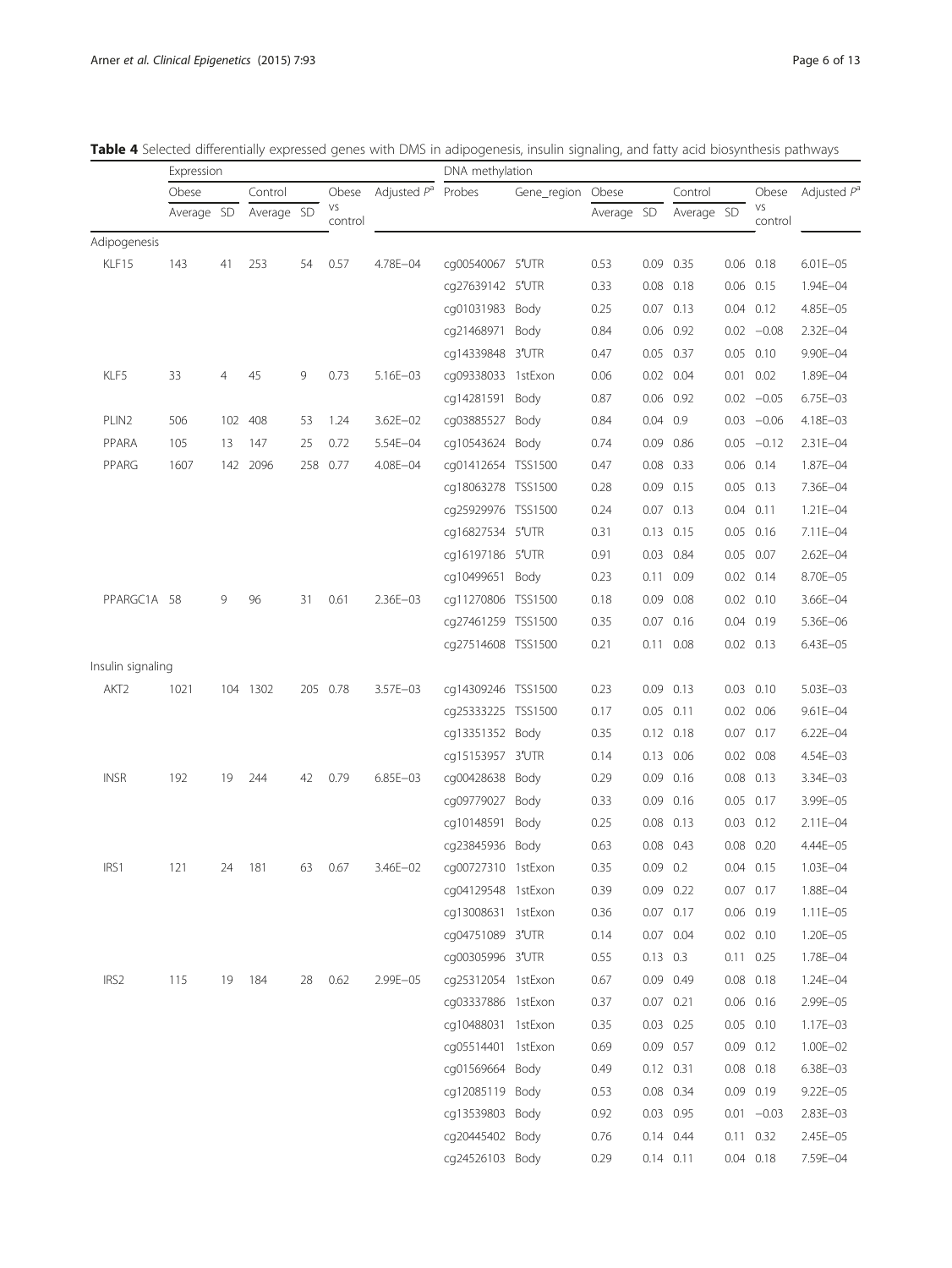Table 4 Selected differentially expressed genes with DMS in adipogenesis, insulin signaling, and fatty acid biosynthesis pathways (Continued)

|                         |      |    |          |    |          |              | cq25924746 Body    | 0.39 |               | $0.13$ $0.16$ |               | $0.06$ 0.23   | 3.97E-05     |
|-------------------------|------|----|----------|----|----------|--------------|--------------------|------|---------------|---------------|---------------|---------------|--------------|
| SGK <sub>2</sub>        | 265  | 46 | 208      | 57 | 1.28     | 3.45E-02     | cq04420889 TSS1500 | 0.44 | $0.16$ 0.2    |               | 0.1           | 0.24          | $1.11E - 03$ |
|                         |      |    |          |    |          |              | cq21685427 TSS1500 | 0.36 |               | $0.08$ 0.26   |               | $0.06$ $0.10$ | $3.13E - 03$ |
|                         |      |    |          |    |          |              | cq06600331 TSS200  | 0.39 |               | $0.07$ 0.29   |               | $0.06$ 0.10   | 4.91E-03     |
|                         |      |    |          |    |          |              | cg06796271 TSS200  | 0.26 | $0.11$ $0.11$ |               |               | $0.03$ 0.15   | 1.18E-04     |
| SLC <sub>2</sub> A4     | 120  | 27 | 304      | 85 | 0.39     | $5.34E - 06$ | cq03670302 3'UTR   | 0.78 |               | 0.06 0.65     | 0.1           | 0.13          | 1.38E-03     |
| Fatty acid biosynthesis |      |    |          |    |          |              |                    |      |               |               |               |               |              |
| <b>ACACA</b>            | 206  | 38 | 301      | 83 | 0.69     | 4.23E-03     | cq01760189 TSS1500 | 0.51 | $0.11$ $0.31$ |               |               | $0.08$ 0.20   | 1.83E-04     |
|                         |      |    |          |    |          |              | cq20778688 TSS1500 | 0.69 |               | 0.09 0.53     |               | 0.07 0.16     | $3.11E - 04$ |
|                         |      |    |          |    |          |              | cq07375836 5'UTR   | 0.19 |               | $0.04$ $0.13$ |               | 0.06 0.06     | 8.52E-03     |
|                         |      |    |          |    |          |              | cq16822666 5'UTR   | 0.19 |               | $0.08$ 0.08   | $0.04$ $0.11$ |               | 3.98E-04     |
|                         |      |    |          |    |          |              | cq06026545 Body    | 0.14 |               | $0.07$ 0.08   |               | $0.02$ 0.06   | 3.65E-03     |
|                         |      |    |          |    |          |              | cq07834934 Body    | 0.65 |               | 0.05 0.72     |               | $0.05 -0.07$  | 5.96E-03     |
|                         |      |    |          |    |          |              | cq08013737 Body    | 0.43 | 0.1           | 0.29          |               | $0.07$ $0.14$ | 3.07E-03     |
|                         |      |    |          |    |          |              | cq15939920 Body    | 0.87 |               | $0.05$ 0.92   |               | $0.02 -0.05$  | 1.48E-03     |
|                         |      |    |          |    |          |              | cq26100256 Body    | 0.83 |               | $0.05$ 0.72   | $0.03$ $0.11$ |               | 4.43E-05     |
| <b>ACACB</b>            | 1765 |    | 158 2720 |    | 440 0.65 | 1.88E-05     | cq12178147 TSS1500 | 0.47 | $0.13$ $0.21$ |               |               | $0.08$ 0.26   | 2.81E-05     |
|                         |      |    |          |    |          |              | cq23921871 1stExon | 0.59 |               | 0.09 0.46     |               | $0.08$ $0.13$ | 5.87E-03     |
|                         |      |    |          |    |          |              | cq06002638 Body    | 0.49 |               | 0.08 0.36     |               | $0.05$ $0.13$ | 8.85E-04     |
| <b>ACLY</b>             | 428  | 66 | 773      |    | 494 0.55 | 3.41E-02     | cq19443920 TSS1500 | 0.12 |               | $0.06$ 0.06   |               | $0.01$ 0.06   | 1.50E-03     |
|                         |      |    |          |    |          |              | cq12641024 5'UTR   | 0.37 |               | $0.16$ 0.17   |               | $0.05$ 0.20   | $1.09E - 03$ |
|                         |      |    |          |    |          |              | cq14583225 5'UTR   | 0.34 |               | $0.09$ $0.18$ |               | $0.06$ $0.16$ | 8.03E-05     |
|                         |      |    |          |    |          |              | cq27470486 5'UTR   | 0.13 |               | $0.08$ 0.06   |               | $0.03$ 0.07   | $2.61E - 03$ |
|                         |      |    |          |    |          |              | cq01761362 Body    | 0.37 |               | $0.16$ $0.16$ | $0.07$ 0.21   |               | $6.64E - 04$ |
| PECR                    | 392  | 64 | 597      |    | 120 0.66 | 5.14E-04     | cq10881745 Body    | 0.71 |               | 0.09 0.44     |               | $0.09$ 0.27   | $1.02E - 05$ |

<sup>a</sup>Adjusted P comparing groups in Limma (in DNA methylation analysis adjusting for age)

#### **Discussion**

Herein we describe the global methylome of isolated human fat cells in relation to adiposity. We find that obesity is associated with a large number of DMS. In particular, several genes in the adipogenesis, insulin signaling, and lipolysis pathways display DMS accompanied by differential gene expression comparing obese and control women. Furthermore, candidate genes for fat distribution from GWAS are enriched for DMS in this study.

The global pattern of DMS in the genome reported here is consistent with, and complements, findings that previously have been reported for human WAT, which contains a number of cell types besides fat cells. We observed a slightly higher global mean DNA methylation in obese women, while Benton et al. have reported significantly higher DNA methylation before compared to after weight loss for all gene regions in subcutaneous WAT [[16](#page-11-0)]. This implies that higher DNA methylation in obese is secondary to obesity and reversed upon weight loss. In agreement with this, we observe higher DNA methylation in obese women when comparing the global fat cell DNA methylome pattern between obese (present study) and post-obese women [\[21\]](#page-12-0). The relative fat cell turnover rate is not affected by obesity [[23](#page-12-0)] and it is therefore unlikely that differences in fat cell age explain DNA hypermethylation in obese women. The absolute difference in global DNA methylation between groups was small, but in the same order of magnitude as observed in other studies [\[16,](#page-11-0) [21\]](#page-12-0). Future studies are needed to determine the functional significance of observed changes in global DNA methylation.

The genomic distribution of DMS, i.e., relatively few near CpG islands and in the promoter regions, and overrepresentation in open sea-regions is in agreement with what has been reported in WAT in relation to physical exercise and T2D [[18](#page-12-0), [24](#page-12-0)]. CpG sites displaying inverse correlations between DNA methylation and expression of associated genes were over-represented in promoter and 5′ regions of genes, whereas CpG sites showing positive correlations between DNA methylation and expression of associated genes were over-represented in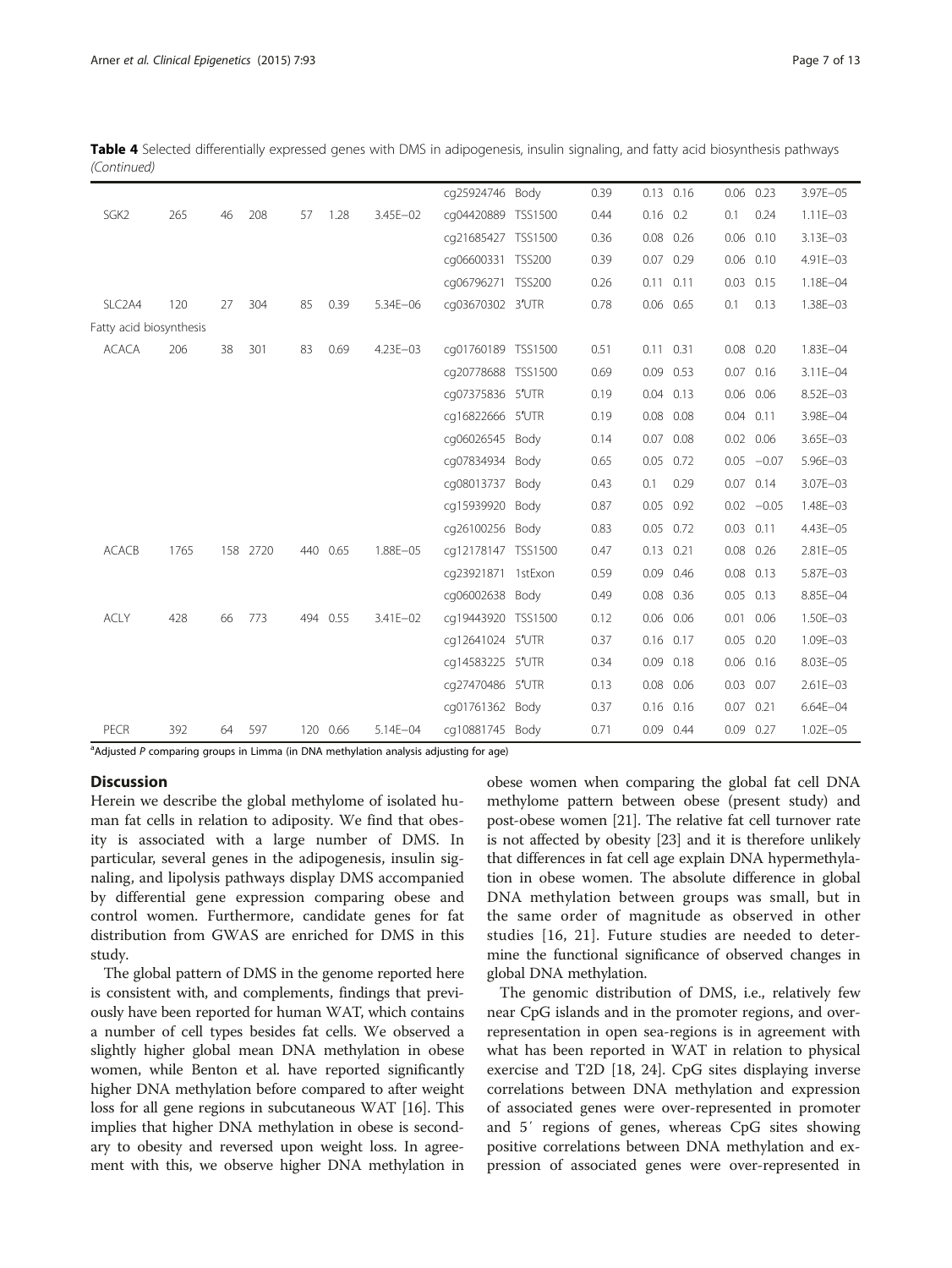<span id="page-7-0"></span>

|  |  |  |  |  |  |  |  | <b>Table 5</b> Lipolysis genes displaving differentially expression accompanied by DMS in obese women compared to controls |  |  |  |  |  |  |
|--|--|--|--|--|--|--|--|----------------------------------------------------------------------------------------------------------------------------|--|--|--|--|--|--|
|--|--|--|--|--|--|--|--|----------------------------------------------------------------------------------------------------------------------------|--|--|--|--|--|--|

|              | Expression |     |         |           |               |               | DNA methylation |                  |       |      |         |           |               |                |  |
|--------------|------------|-----|---------|-----------|---------------|---------------|-----------------|------------------|-------|------|---------|-----------|---------------|----------------|--|
|              | Obese      |     | Control |           | Obese         | Adjusted $Pa$ | Probes          | Region           | Obese |      | Control |           | Obese         | Adjusted $P^a$ |  |
|              | Av.        | SD  | Av.     | <b>SD</b> | VS<br>control |               |                 |                  | Av.   | SD   | Av.     | <b>SD</b> | VS<br>control |                |  |
| ABHD5        | 808        | 64  | 1327    | 343       | 0.61          | 9.76E-05      | cq24595152      | Body             | 0.57  | 0.06 | 0.4     | 0.1       | 0.17          | $2.04E - 04$   |  |
| ADCY2        | 24         | 6   | 34      | 8         | 0.71          | 1.08E-02      | cg07176385      | Body             | 0.69  | 0.07 | 0.6     | 0.05      | 0.09          | $9.27E - 03$   |  |
|              |            |     |         |           |               |               | cg27629673      | Body             | 0.78  | 0.07 | 0.86    | 0.04      | $-0.08$       | 8.43E-03       |  |
|              |            |     |         |           |               |               | cg12378867      | 3'UTR            | 0.27  | 0.1  | 0.16    | 0.05      | 0.11          | 4.90E-03       |  |
| ADCY6        | 302        | 36  | 381     | 53        | 0.79          | $3.62E - 03$  | cg22689690      | <b>TSS1500</b>   | 0.04  | 0.02 | 0.02    | 0.01      | 0.02          | $1.61E - 03$   |  |
|              |            |     |         |           |               |               | cq00160359      | $5'$ UTR         | 0.78  | 0.06 | 0.7     | 0.04      | 0.08          | 2.89E-03       |  |
|              |            |     |         |           |               |               | cq11661914      | 5'UTR            | 0.26  | 0.09 | 0.14    | 0.05      | 0.12          | $1.33E - 03$   |  |
|              |            |     |         |           |               |               | cq24092939      | $5'$ UTR         | 0.18  | 0.1  | 0.07    | 0.03      | 0.11          | 8.58E-04       |  |
|              |            |     |         |           |               |               | cq25196508      | 5'UTR            | 0.28  | 0.13 | 0.11    | 0.07      | 0.17          | $1.12E - 03$   |  |
|              |            |     |         |           |               |               | cg26266429      | Body             | 0.19  | 0.07 | 0.1     | 0.07      | 0.09          | 8.53E-04       |  |
| ADCY7        | 108        | 18  | 63      | 19        | 1.72          | 1.76E-04      | cq23580000      | 1stExon          | 0.86  | 0.07 | 0.93    | 0.03      | $-0.07$       | 1.85E-03       |  |
|              |            |     |         |           |               |               | cq16548911      | Body             | 0.58  | 0.08 | 0.68    | 0.07      | $-0.1$        | $6.66E - 03$   |  |
| ADRB1        | 57         | 16  | 79      | 23        | 0.72          | 2.80E-02      | cg13848598      | 1stExon          | 0.2   | 0.07 | 0.1     | 0.03      | 0.1           | 7.02E-04       |  |
|              |            |     |         |           |               |               | cq14826456      | 1stExon          | 0.08  | 0.03 | 0.05    | 0.02      | 0.03          | $1.45E - 03$   |  |
| <b>CIDEA</b> | 164        | 44  | 567     | 187       | 0.29          | $1.01E - 06$  | cq14976646      | TSS1500          | 0.08  | 0.03 | 0.05    | 0.01      | 0.03          | $1.34E - 03$   |  |
|              |            |     |         |           |               |               | cg19883905      | TSS1500          | 0.05  | 0.02 | 0.03    | 0.01      | 0.02          | 4.68E-03       |  |
|              |            |     |         |           |               |               | cq14923652      | 3'UTR            | 0.93  | 0.03 | 0.85    | 0.04      | 0.08          | 4.32E-05       |  |
| CIDEC        | 1857       | 174 | 2597    | 265       | 0.71          | 2.42E-05      | cg03604278      | <b>TSS1500</b>   | 0.3   | 0.09 | 0.14    | 0.02      | 0.16          | 1.20E-05       |  |
|              |            |     |         |           |               |               | cg07222243      | $5'$ UTR         | 0.28  | 0.07 | 0.13    | 0.05      | 0.15          | 3.13E-05       |  |
| <b>EDNRA</b> | 327        | 78  | 463     | 116       | 0.71          | $9.64E - 03$  | cq17073859      | <b>TSS1500</b>   | 0.48  | 0.05 | 0.37    | 0.04      | 0.11          | $1.27E - 04$   |  |
|              |            |     |         |           |               |               | cg00379467      | <b>TSS200</b>    | 0.23  | 0.07 | 0.12    | 0.04      | 0.11          | 5.01E-04       |  |
|              |            |     |         |           |               |               | cq00974629      | <b>TSS200</b>    | 0.38  | 0.07 | 0.25    | 0.04      | 0.13          | 7.57E-05       |  |
|              |            |     |         |           |               |               | cq05618426      | <b>TSS200</b>    | 0.26  | 0.09 | 0.13    | 0.02      | 0.13          | 9.82E-05       |  |
| <b>EDNRB</b> | 618        | 61  | 488     | 81        | 1.27          | 3.57E-03      | cq07974719      | <b>TSS1500</b>   | 0.31  | 0.06 | 0.24    | 0.03      | 0.07          | 9.57E-03       |  |
|              |            |     |         |           |               |               | cg12983394      | <b>TSS1500</b>   | 0.05  | 0.04 | 0.02    | 0.01      | 0.03          | 5.52E-03       |  |
|              |            |     |         |           |               |               | cg12120741      | 1stExon          | 0.29  | 0.06 | 0.19    | 0.04      | 0.1           | 3.77E-04       |  |
|              |            |     |         |           |               |               | cq18210860      | Body             | 0.24  | 0.12 | 0.1     | 0.03      | 0.14          | 3.35E-04       |  |
| GNG7         | 78         | 14  | 112     | 21        | 0.69          | $9.31E - 04$  | cg01286319      | $5'$ UTR         | 0.53  | 0.1  | 0.67    | 0.07      | $-0.14$       | $1.64E - 03$   |  |
|              |            |     |         |           |               |               | cq02309655      | 5'UTR            | 0.3   | 0.08 | 0.19    | 0.04      | 0.11          | $6.22E - 03$   |  |
|              |            |     |         |           |               |               | cg06371583      | $5'$ UTR         | 0.26  | 0.06 | 0.19    | 0.04      | 0.07          | 8.78E-03       |  |
|              |            |     |         |           |               |               | cg08461840      | $5^{\prime}$ UTR | 0.54  | 0.11 | 0.71    | 0.09      | $-0.17$       | 7.26E-04       |  |
|              |            |     |         |           |               |               | cg11906607      | 5'UTR            | 0.33  | 0.1  | 0.21    | 0.07      | 0.12          | 3.69E-03       |  |
|              |            |     |         |           |               |               | cg13078421      | 5'UTR            | 0.09  | 0.05 | 0.04    | 0.01      | 0.05          | 3.72E-04       |  |
|              |            |     |         |           |               |               | cg18229071      | 5'UTR            | 0.54  | 0.07 | 0.64    | 0.05      | $-0.1$        | 1.81E-03       |  |
|              |            |     |         |           |               |               | cq18754118      | 5'UTR            | 0.34  | 0.07 | 0.25    | 0.03      | 0.09          | 2.71E-03       |  |
|              |            |     |         |           |               |               | cg19382697      | 5'UTR            | 0.77  | 0.05 | 0.84    | 0.03      | $-0.07$       | $1.03E - 03$   |  |
|              |            |     |         |           |               |               | cg19853565      | $5^{\prime}$ UTR | 0.15  | 0.13 | 0.05    | 0.02      | 0.1           | 1.74E-03       |  |
|              |            |     |         |           |               |               | cg20091384      | 5'UTR            | 0.24  | 0.07 | 0.16    | 0.03      | 0.08          | 5.42E-03       |  |
|              |            |     |         |           |               |               | cg22023664      | 5'UTR            | 0.76  | 0.09 | 0.88    | 0.02      | $-0.12$       | 2.35E-04       |  |
|              |            |     |         |           |               |               | cg24874003      | 5'UTR            | 0.2   | 0.12 | 0.07    | 0.03      | 0.13          | 7.32E-04       |  |
|              |            |     |         |           |               |               | cg27176392      | 5'UTR            | 0.92  | 0.02 | 0.87    | 0.03      | 0.05          | 1.28E-03       |  |
| IL6R         | 141        | 16  | 103     | 13        | 1.36          | 1.47E-04      | cg24346686      | <b>TSS1500</b>   | 0.13  | 0.04 | 0.09    | 0.03      | 0.04          | 7.89E-03       |  |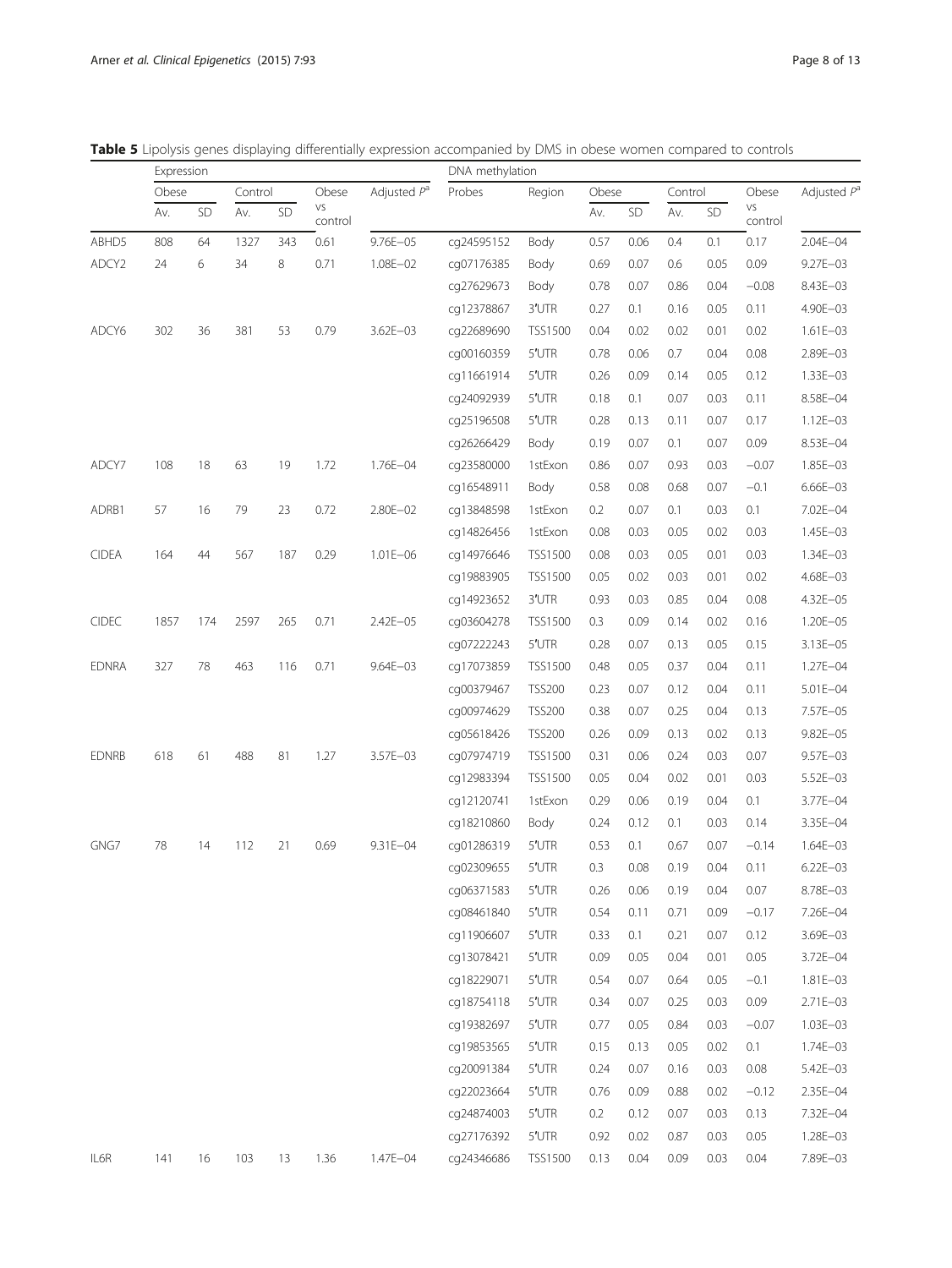|             |  | Table 5 Lipolysis genes displaying differentially expression accompanied by DMS in obese women compared to controls |
|-------------|--|---------------------------------------------------------------------------------------------------------------------|
| (Continued) |  |                                                                                                                     |

|             |      |     |      |     |      |              | cq04437762 | Body           | 0.67 | 0.07 | 0.82 | 0.05 | $-0.15$ | $1.94E - 05$ |
|-------------|------|-----|------|-----|------|--------------|------------|----------------|------|------|------|------|---------|--------------|
|             |      |     |      |     |      |              | cq17001401 | Body           | 0.31 | 0.08 | 0.15 | 0.05 | 0.16    | 4.73E-05     |
|             |      |     |      |     |      |              | cq25135018 | Body           | 0.76 | 0.09 | 0.88 | 0.05 | $-0.12$ | 5.63E-04     |
| <b>INSR</b> | 192  | 19  | 244  | 42  | 0.79 | $6.85E - 03$ | cg00428638 | Body           | 0.29 | 0.09 | 0.16 | 0.08 | 0.13    | 3.34E-03     |
|             |      |     |      |     |      |              | cq09779027 | Body           | 0.33 | 0.09 | 0.16 | 0.05 | 0.17    | 3.99E-05     |
|             |      |     |      |     |      |              | cq10148591 | Body           | 0.25 | 0.08 | 0.13 | 0.03 | 0.12    | $2.11E - 04$ |
|             |      |     |      |     |      |              | cq23845936 | Body           | 0.63 | 0.08 | 0.43 | 0.08 | 0.2     | 4.44E-05     |
| NPR1        | 265  | 41  | 374  | 44  | 0.71 | $2.21E - 04$ | cg07106989 | Body           | 0.9  | 0.02 | 0.81 | 0.04 | 0.09    | $4.62E - 05$ |
| PDE3B       | 701  | 119 | 972  | 169 | 0.72 | $2.00E - 03$ | cg03439703 | <b>TSS1500</b> | 0.17 | 0.04 | 0.11 | 0.02 | 0.06    | 3.83E-04     |
|             |      |     |      |     |      |              | cq18222865 | <b>TSS1500</b> | 0.34 | 0.06 | 0.2  | 0.05 | 0.14    | 1.10E-04     |
|             |      |     |      |     |      |              | cq21901307 | <b>TSS1500</b> | 0.1  | 0.03 | 0.06 | 0.01 | 0.04    | $1.12E - 03$ |
|             |      |     |      |     |      |              | cq12177909 | Body           | 0.31 | 0.1  | 0.19 | 0.05 | 0.12    | 2.74E-03     |
| PDE5A       | 118  | 14  | 90   | 17  | 1.31 | 3.31E-03     | cq15191465 | <b>TSS1500</b> | 0.05 | 0.01 | 0.03 | 0.01 | 0.02    | $2.68E - 03$ |
|             |      |     |      |     |      |              | cq19191984 | <b>TSS1500</b> | 0.08 | 0.02 | 0.05 | 0.01 | 0.03    | 3.78E-03     |
|             |      |     |      |     |      |              | cg06531595 | Body           | 0.78 | 0.05 | 0.71 | 0.03 | 0.07    | 2.47E-03     |
| PLIN2       | 506  | 102 | 408  | 53  | 1.24 | $3.62E - 02$ | cq03885527 | Body           | 0.84 | 0.04 | 0.9  | 0.03 | $-0.06$ | 4.18E-03     |
| PPARG       | 1607 | 142 | 2096 | 258 | 0.77 | 4.08E-04     | cg01412654 | <b>TSS1500</b> | 0.47 | 0.08 | 0.33 | 0.06 | 0.14    | 1.87E-04     |
|             |      |     |      |     |      |              | cg18063278 | <b>TSS1500</b> | 0.28 | 0.09 | 0.15 | 0.05 | 0.13    | 7.36E-04     |
|             |      |     |      |     |      |              | cq25929976 | TSS1500        | 0.24 | 0.07 | 0.13 | 0.04 | 0.11    | $1.21E - 04$ |
|             |      |     |      |     |      |              | cq16197186 | 5'UTR          | 0.91 | 0.03 | 0.84 | 0.05 | 0.07    | $2.62E - 04$ |
|             |      |     |      |     |      |              | cq16827534 | 5'UTR          | 0.31 | 0.13 | 0.15 | 0.05 | 0.16    | 7.11E-04     |
|             |      |     |      |     |      |              | cq10499651 | Body           | 0.23 | 0.11 | 0.09 | 0.02 | 0.14    | 8.70E-05     |
| PRKAR2B     | 1956 | 324 | 2467 | 178 | 0.79 | $3.69E - 03$ | cq03661844 | Body           | 0.95 | 0.03 | 0.79 | 0.11 | 0.16    | 5.45E-06     |
|             |      |     |      |     |      |              | cq10691109 | Body           | 0.1  | 0.06 | 0.04 | 0.01 | 0.06    | 9.79E-05     |
|             |      |     |      |     |      |              | cq26104690 | Body           | 0.77 | 0.08 | 0.66 | 0.07 | 0.11    | $3.64E - 03$ |

Av average<br><sup>a</sup> Adjusted P comparing groups in Limma (in DNA methylation analysis adjusting for age)

gene bodies and 3′UTRs, which is in agreement with the literature on WAT epigenetics [\[24\]](#page-12-0). In fact, whereas DNA methylation traditionally has been considered to be a repressor of gene expression, methylation of CpG sites in gene bodies often show a positive correlation with active transcription [[25](#page-12-0)]. Previous WAT DNA methylome studies report smaller absolute difference in methylation at specific CpG sites between clinical groups compared to what we observe in fat cells. The median delta-beta was 0.09 in the present study, whereas the delta-beta rarely was larger than 5 % in WAT between T2D and healthy controls [\[24\]](#page-12-0). Twenty-two CpG sites had delta-beta >20 % after versus before weight loss, whereas 773 CpG sites reached this threshold in the present study [\[16](#page-11-0)]. It is possible that differences are due to that we investigate isolated fat cells, whereas previous studies were performed on WAT pieces, which contain a number of additional cell types besides the fat cells. The latter may also explain the limited overlap with reported DMS associated with adiposity or responding to weight loss [\[13, 15, 16](#page-11-0)].

Are the observed variations in DMS of biological significance? Although we did not perform direct molecular studies, our findings when comparing DMS with gene expression suggest a pathophysiological role. We report over-representation of DMS accompanied by differential expression in genes in key fat cell pathways such as adipogenesis, insulin signaling, and lipolysis. In most cases, adipogenesis, insulin signaling, and lipolysis genes were lower expressed in obese as compared to never-obese control women. Blunted lipolytic response has been linked to obesity [[1\]](#page-11-0). WAT hypertrophy is associated with IR and has been linked to dysregulation of adipogenesis [\[26](#page-12-0)]. These pathways are known to be dysregulated in WAT of obese individuals, but the upstream regulation is poorly understood. Our results support the notion of epigenetic dysregulation of adipogenesis, insulin signaling, and lipolysis pathways being present in obese women. Numerous studies have highlighted the importance of epigenetic regulation of adipogenesis in vitro (reviewed in [\[27](#page-12-0)]). As far as we know,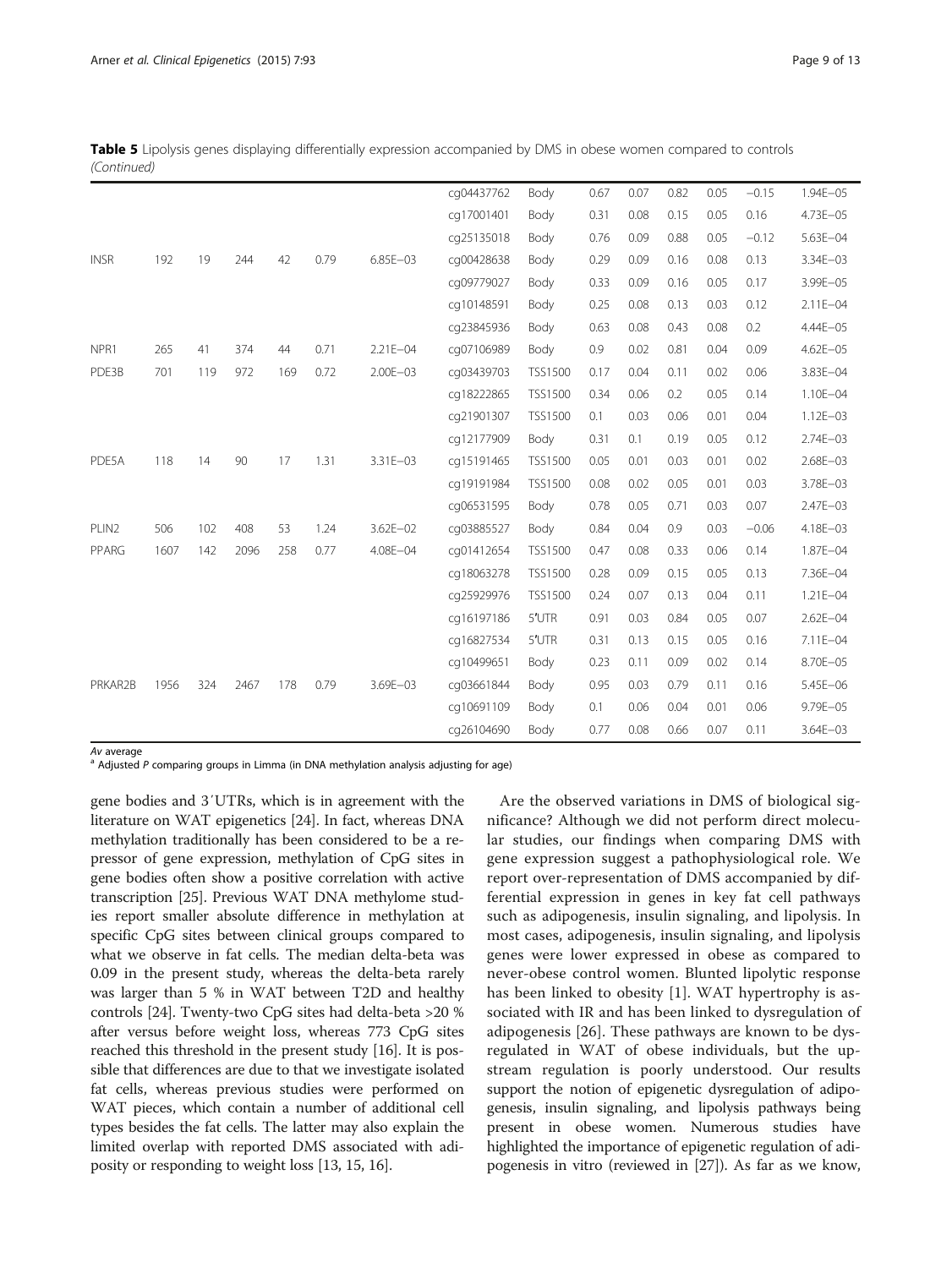we here provide the first evidence for epigenetic regulation of fat cell lipolysis. Lipolysis is believed to promote fat storage, whereas epigenetic regulation of all three pathways could contribute to obesity-associated insulin resistance. There is some overlap in pathways with DMS reported in the present study and those previously reported to display differential DNA methylation in response to weight loss, e.g., focal adhesion, and adipogenesis, suggesting that epigenetic dysregulation of these pathways could be reversed upon weight loss [\[16\]](#page-11-0).

A recent study showed the value of epigenetics as a complement to GWAS to pinpoint candidate genes harboring susceptibility alleles for T2D [[28\]](#page-12-0). Recently, numerous new genetic loci linked to fat distribution have been mapped [[9](#page-11-0)]. Candidate genes in these loci have been shown to display enriched expression in WAT as compared to other organs and have implied that adipogenesis and insulin signaling pathways are involved in the regulation of fat distribution. Our results complement these findings. We show a strong over-representation of fat cell DMS accompanied by differential gene expression of candidate genes for fat distribution. Among these genes, PPARG, TBX15, and PEMT have previously been implicated in adipogenesis and VEGFA as well as FGF2 in angiogenesis [\[9\]](#page-11-0).

One limitation of the present study is that gene expression was performed on WAT specimen, since we did not have sufficient amounts of isolated fat cells for global transcriptome analysis. Genes involved in fat cell metabolic regulation are usually overexpressed in fat cells as compared to the stroma [\[5](#page-11-0)]. Furthermore, we did compare differentially expressed genes in adipocyte pathways in the present study with results from Lee YH et al. who performed global transciptome profiling on adipocytes from obese and non-obese Pima Indians [\[29](#page-12-0)]. Their array had limited coverage and they used a very stringent threshold to define differentially expressed genes. Among 85 genes in adipocytes pathways in the present study, 17 were also differentially expressed in the study by Lee YH et al. (EDNRB, GNG7, NPR1, PDE3B, PRKAR2B, AGPAT2, IRS2, LMNA, NR3C1, NRIP1, EIF4EBP1, ACACB, ECHS1, FASN, HADH, PC, PECR). Genes overlapping between the studies all showed a directionally consistent change. This confirms that genes in adipocyte pathways are differentially expressed in fat cells of obese compared to lean subjects.

# **Conclusions**

In conclusion, DMS accompanied by differential expression in genes linked to fat distribution and fat cell metabolism may contribute to abdominal fat storage and obesity-associated IR in women.

# **Methods**

# Subjects and clinical evaluation

Clinical data are presented in Table [1](#page-1-0). Fifteen obese women (BMI > 30 kg/m<sup>2</sup>) and 14 never-obese healthy control women (BMI <30 kg/m<sup>2</sup>) were recruited in association with planned visits to our surgical units for gastric by-pass surgery because of obesity and through local advertisement for the purpose of studying WAT factors regulating body weight. Data not shown herein on never-obese women have been reported elsewhere [\[21](#page-12-0)]. Four never-obese and 4 obese women were menopausal. All 14 never-obese women were healthy. Three of the obese women had T2D, out of which two were treated with diet and metformin, and one subject with diet alone. Nine of the obese individuals were treated for hypertension. One patient had stable mild multiple sclerosis but did not receive any treatment for this indication. The women undergoing gastric by-pass surgery participated in a trial on the effect of bariatric surgery (NCT01785134 at [www.clinicaltrials.gov\)](http://www.clinicaltrials.gov).

Transcriptome analysis on WAT specimens was conducted for 20 of the above individuals (11 obese and 9 never-obese). For remaining subjects included in this study, we did not have sufficient amount of WAT for transcriptome analysis.

For validation of DMS in an independent cohort, we studied 24 obese otherwise healthy and 25 non-obese healthy women, who have been described previously [[30\]](#page-12-0). The validation was performed on DNA from WAT specimens since we did not have isolated fat cells from this cohort.

# Ethics and consent

The study was approved by the Regional Ethics Committee in Stockholm (2003/326) and all subjects gave their written informed consent to participation.

#### Clinical evaluation and WAT sampling

Participants were investigated at 8 AM after an overnight fast. Anthropometric measurements (height, weight, waist and hip circumference, blood pressure) were performed and followed by a venous blood sample. Blood glucose and lipids were analyzed at the hospital's routine chemistry laboratory. Plasma insulin was measured by ELISA (Mercodia, Uppsala, Sweden) as previously described [[31](#page-12-0)]. Biopsies from the subcutaneous abdominal WAT were obtained by needle aspiration under local anesthesia. WAT samples were thoroughly rinsed in sodium chloride (9 mg/ml).

# Handling of WAT samples and isolation of fat cells

From WAT samples, we isolated the fat cell fraction according to the collagenase procedure [\[32\]](#page-12-0). Mean fat cell volume was determined as previously described [[33](#page-12-0)].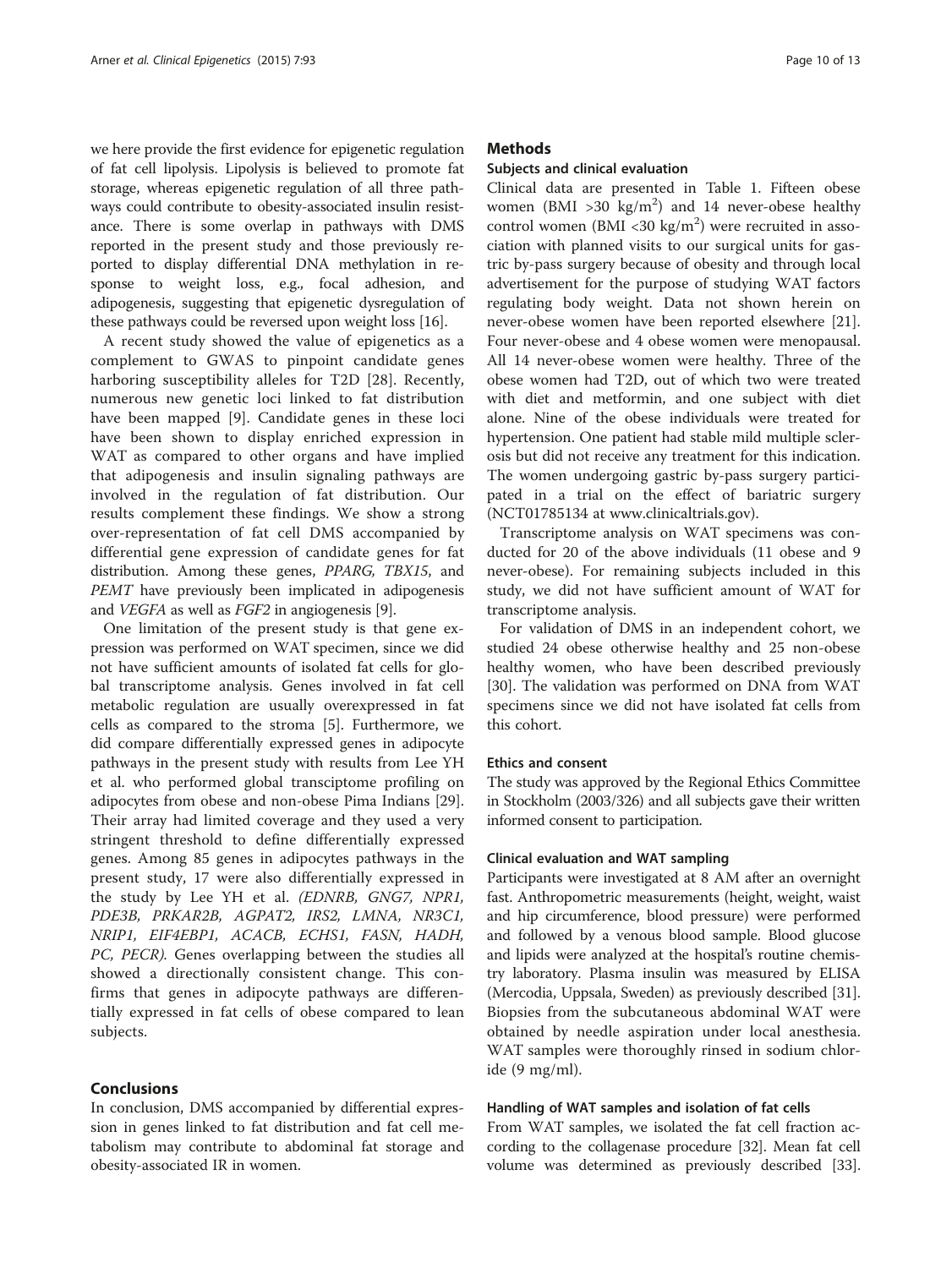Briefly, in adipocyte suspensions, we measured cell sizes by direct microscopy and the mean adipocyte diameter was calculated from measurements of 100 cells. Since adipocytes are spherical in shape, cell volume can be estimated from the diameter. From adipose specimens, 200 μl of packed isolated fat cells and/or 300 mg unfractionated WAT pieces were frozen in liquid nitrogen and kept at −70 °C for subsequent DNA (cells) or RNA (tissue) preparation.

#### DNA preparation

Genomic DNA was prepared from fat cells using the QiAamp DNA Mini kit (cat no. 51304, Qiagen, Hilden, Germany). The DNA purity and quality was confirmed by A260/280 ratio >1.8 on a Nanodrop ND-1000 Spectrophotometer (Thermo Fisher Scientific Inc., Waltham, MA, US). The DNA concentration was measured by Qubit (Life technologies, Stockholm, Sweden).

#### DNA methylation microarray assays

DNA methylation was analyzed in DNA extracted from fat cells using the Infinium Human Methylation 450 BeadChip assay (Illumina, San Diego, CA, USA). Genomic DNA (500 ng) was bisulfite treated using the EZ DNA methylation kit (Zymo Research, Orange, CA, USA) with the alternative incubation conditions recommended when using the Infinium Methylation Assay. The methylation assay was performed on 4 μl bisulfite-converted genomic DNA at 50 ng/μl according to the Infinium HD Methylation Assay protocol (Part #15019519, Illumina).

For validation of DMS in the independent cohort, bisulphite converted DNA from WAT specimens was hybridized to the Illumina Infinium 27K Human Methylation Beadchip v1.2 using standardized protocols (Illumina). DNA methylation data have been deposited in the National Center for Biotechnology Information Gene Expression Omnibus (GEO; [https://www.ncbi.nlm.nih.gov/](http://ncbi.nim.nih.gov/geo) [geo\)](http://ncbi.nim.nih.gov/geo) and are accessible using GEO series accession numbers GSE67024 and GSE24884, respectively. The methylation assays were done at BEA [\(www.bea.ki.se](http://www.bea.ki.se)).

#### DNA methylation microarray: bioinformatic analyses

BeadChip images were captured using the Illumina iScan. The raw methylation score for each probe represented as a methylation beta value was calculated using the GenomeStudio Methylation module software (2010.3) [[34\]](#page-12-0). All included samples showed high-quality bisulfite conversion according to Zymo control samples and also passed all GenomeStudio quality control steps based on built in control probes for staining, hybridization, extension, and specificity. For the Infinium Human Methylation 450 BeadChip arrays, we next applied the Bioconductor Lumi package to perform color and quantitative normalization of the DNA methylation data. The BMIQ package was used to adjust the beta values of type 2 design microarray probes into a statistical distribution characteristic of type 1 probes. Beta values were converted to M values  $[M = \log 2(\text{beta}/(1 - \text{beta}))]$ , a statistically more valid method for conducting differential methylation analysis. As the beta value is easier to interpret biologically, M values were reconverted to beta values when describing the results.

The Infinium Human Methylation 450 BeadChip array contains 485,577 probes, which covers 21,231 (99 %) of RefSeq genes. Probes overlapping SNPs can interfere with hybridization. Probes (88,464) containing common SNPs with minor allele frequency (MAF) >10 % according to Illumina were therefore excluded. A further 77,517 CpG probes with SNPs within 10 basepairs from the interrogated CpG sites were excluded. This last filtering step was motivated by our observation that these probes were threefold enriched among probes that displayed the largest variation (standard deviation) in DNA methylation between samples. It is possible that the presence of SNPs inferred with probe hybridization and quantification of DNA methylation. Following the filtering steps, 319,596 probes were taken forward to identify DMS. We used Webgestalt to identify Wikipathways over-represented with DMS as compared to all genes in the human genome [[35\]](#page-12-0).

#### Transcriptome microarray assay

WAT specimens (100 mg) were disrupted mechanically. From high-quality total RNA, we prepared and hybridized biotinylated complementary RNA to Gene 1.1 ST Arrays, and then washed, stained, and scanned the arrays using standardized protocols (Affymetrix Inc., Santa Clara, CA, USA). The microarray hybridizations were done at BEA ([www.bea.ki.se](http://www.bea.ki.se)). Subsequent data analyses were performed using the Affymetrix Expression Console version 1.1. The Robust Multi-array analysis algorithm was used for data normalization and calculation of gene expression. To allow comparisons of transcript levels between samples, all samples were subject to an all-probeset scaling-totarget signal of 100.

Among the 33,297 probesets on the Gene 1.1 ST array, we filtered for the 22,371 probesets annotated with a gene symbol. Following exclusion of uncharacterized transcripts labeled LOC or Flj, 21,534 probesets were taken forward for subsequent analysis of differentially expressed genes. When multiple probesets represented the same gene, we show results for the probeset with the highest call; the results ( $P$  values and fold change in expression) are very similar independently of which probeset is used.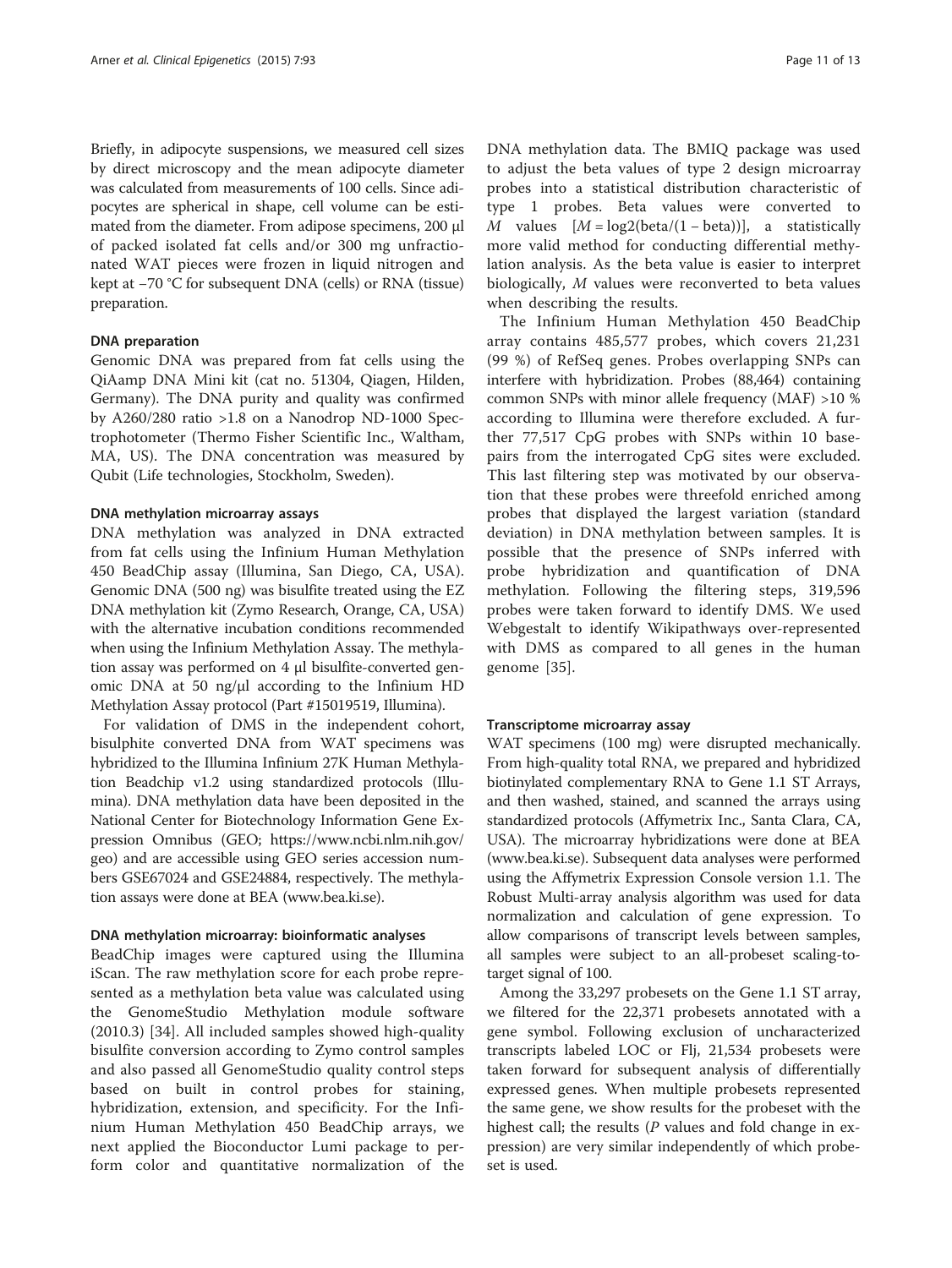#### <span id="page-11-0"></span>Statistical analysis

We used the Bioconductor package Limma on methylation M values to identify DMS between obese and never-obese women, adjusting for age which is known to influence DNA methylation, and applying the thresholds false discovery rate (FDR) 1 %; we chose a stringent threshold here to avoid false positive [[36, 37\]](#page-12-0). We also used Limma to compare gene expression between the obese and never-obese groups. In transcriptome analysis, we used the thresholds FDR 5 % and fold change 20 % since our experience from previous studies is that by applying these thresholds we can confirm the results by quantitative PCR. Unpaired  $t$  test was applied to compare average global DNA methylation between the obese and never-obese groups, and in analysis of specific DMS in the validation cohorts.

# Additional files

[Additional file 1:](http://www.clinicalepigeneticsjournal.com/content/supplementary/s13148-015-0126-9-s1.xlsx) Additional tables with data on DMS and differentially expressed genes between obese cases versus neverobese controls Table S1. Differentially methylated DNA sites linked to genes between obese and never-obese women. Table S2. Differentially expressed genes between obese and never-obese women. Table S3. Differentially DNA methylated sites accompanied by differential expression. Table S4. Differentially expressed genes with DMS in Adipogenesis, Insulin Signaling, and Fatty Acid Biosynthesis pathways. Table S5. Differentially expressed genes with DMS in candidate genes for BMI according to GWAS. Table S6. Differentially expressed genes with DMS in candidate genes for fat distribution according to GWAS. Table S7. DMS in WAT in relation to obesity. Table S8. DMS in WAT in relation to weight loss (Benton MC et al., Genome Biology 2015). Table S9. DMS in WAT in relation to BMI (Rönn T et al., Human Molecular Genetics 2015). Table S10. DMS in WAT in relation to T2D (Nilsson E et al., Diabetes 2014). (XLSX 5076 kb)

[Additional file 2:](http://www.clinicalepigeneticsjournal.com/content/supplementary/s13148-015-0126-9-s2.pptx) Comparison of obesity associated DMS between fat cells and WAT. Figure S1. Comparison of obesity associated DMS between fat cells (450 K) and WAT (27 K). Figure S2. Comparison of obesity associated DMS in fat cells with weight-loss associated DMS in WAT. (PPTX 71 kb)

#### Abbreviations

CpG: CG dinucleotides; FDR: false discovery rate; GWAS: genome-wide association study; IR: insulin resistance; T2D: type 2 diabetes.

#### Competing interests

The authors declare that they have no competing interests.

#### Authors' contributions

ID, AT, MR, and PA recruited patients. PA and KDW planned the project. ID and IS analyzed data. ID wrote the draft manuscript. All authors commented on the manuscript. All authors read and approved the final manuscript.

#### Acknowledgements

We wish to thank Patrick Muller for excellent technical assistance with the DNA methylation assay. This study was supported by the SRP Diabetes program at Karolinska Institutet, CIMED, the Swedish research council, the Erling-Persson Family Foundation, Novo Nordic Foundation, EASD/Eli-Lilly Foundation, the Swedish Diabetes Foundation, and the EU/EFPIA Innovative Medicines Initiative Joint Undertaking (EMIF grant no. 115372). Supplementary information is available at Clin Epigenetic's website.

#### Author details

<sup>1</sup> Lipid laboratory, Department of Medicine, Huddinge, Karolinska Institutet, Stockholm S-141 86, Sweden. <sup>2</sup>Department of Biosciences and Nutrition Karolinska Institutet, Stockholm S-141 83, Sweden. <sup>3</sup>Department of Clinical Sciences, Danderyds Hospital, Karolinska Institutet, Stockholm, Sweden. <sup>4</sup>Department of Surgery, Ersta Hospital, Stockholm, Sweden. <sup>5</sup>SciLifeLab Science for Life Laboratory, S-171 65 Solna, Sweden.

#### Received: 28 April 2015 Accepted: 27 August 2015 Published online: 08 September 2015

#### References

- 1. Reynisdottir S, Wahrenberg H, Carlstrom K, Rossner S, Arner P. Catecholamine resistance in fat cells of women with upper-body obesity due to decreased expression of beta 2-adrenoceptors. Diabetologia. 1994;37(4):428–35.
- 2. Arner P, Bernard S, Salehpour M, Possnert G, Liebl J, Steier P, et al. Dynamics of human adipose lipid turnover in health and metabolic disease. Nature. 2011;478(7367):110–3.
- 3. Gao H, Mejhert N, Fretz JA, Arner E, Lorente-Cebrian S, Ehrlund A, et al. Early B cell factor 1 regulates adipocyte morphology and lipolysis in white adipose tissue. Cell Metab. 2014;19(6):981–92.
- 4. Bays HE, Gonzalez-Campoy JM, Bray GA, Kitabchi AE, Bergman DA, Schorr AB, et al. Pathogenic potential of adipose tissue and metabolic consequences of adipocyte hypertrophy and increased visceral adiposity. Expert Rev Cardiovasc Ther. 2008;6(3):343–68.
- 5. Clement K, Viguerie N, Poitou C, Carette C, Pelloux V, Curat CA, et al. Weight loss regulates inflammation-related genes in white adipose tissue of obese subjects. FASEB J. 2004;18(14):1657–69.
- 6. Divoux A, Tordjman J, Lacasa D, Veyrie N, Hugol D, Aissat A, et al. Fibrosis in human adipose tissue: composition, distribution, and link with lipid metabolism and fat mass loss. Diabetes. 2010;59(11):2817–25.
- 7. Heid IM, Jackson AU, Randall JC, Winkler TW, Qi L, Steinthorsdottir V, et al. Meta-analysis identifies 13 new loci associated with waist-hip ratio and reveals sexual dimorphism in the genetic basis of fat distribution. Nat Genet. 2010;42(11):949–60.
- 8. Scott RA, Lagou V, Welch RP, Wheeler E, Montasser ME, Luan J, et al. Large-scale association analyses identify new loci influencing glycemic traits and provide insight into the underlying biological pathways. Nat Genet. 2012;44(9):991–1005.
- 9. Shungin D, Winkler TW, Croteau-Chonka DC, Ferreira T, Locke AE, Magi R, et al. New genetic loci link adipose and insulin biology to body fat distribution. Nature. 2015;518(7538):187–96.
- 10. Locke AE, Kahali B, Berndt SI, Justice AE, Pers TH, Day FR, et al. Genetic studies of body mass index yield new insights for obesity biology. Nature. 2015;518(7538):197–206.
- 11. Gluckman PD, Hanson MA, Buklijas T, Low FM, Beedle AS. Epigenetic mechanisms that underpin metabolic and cardiovascular diseases. Nat Rev Endocrinol. 2009;5(7):401–8.
- 12. Bird A. DNA methylation patterns and epigenetic memory. Genes Dev. 2002;16(1):6–21.
- 13. Dick KJ, Nelson CP, Tsaprouni L, Sandling JK, Aissi D, Wahl S, et al. DNA methylation and body-mass index: a genome-wide analysis. Lancet. 2014;12.
- 14. Nilsson E, Jansson PA, Perfilyev A, Volkov P, Pedersen M, Svensson MK, et al. Altered DNA methylation and differential expression of genes influencing metabolism and inflammation in adipose tissue from subjects with type 2 diabetes. Diabetes. 2014;63(9):2962–76.
- 15. Agha G, Houseman EA, Kelsey KT, Eaton CB, Buka SL, Loucks EB. Adiposity is associated with DNA methylation profile in adipose tissue. Int J Epidemiol. 2014. doi[:10.1093/ije/dyu236.](http://dx.doi.org/10.1093/ije/dyu236)
- 16. Benton MC, Johnstone A, Eccles D, Harmon B, Hayes MT, Lea RA, et al. An analysis of DNA methylation in human adipose tissue reveals differential modification of obesity genes before and after gastric bypass and weight loss. Genome Biol. 2015;16:8.
- 17. Ronn T, Volkov P, Gillberg L, Kokosar M, Perfilyev A, Jacobsen AL, et al. Impact of age, BMI and HbA1c levels on the genome-wide DNA methylation and mRNA expression patterns in human adipose tissue and identification of epigenetic biomarkers in blood. Hum Mol Genet. 2015;10.